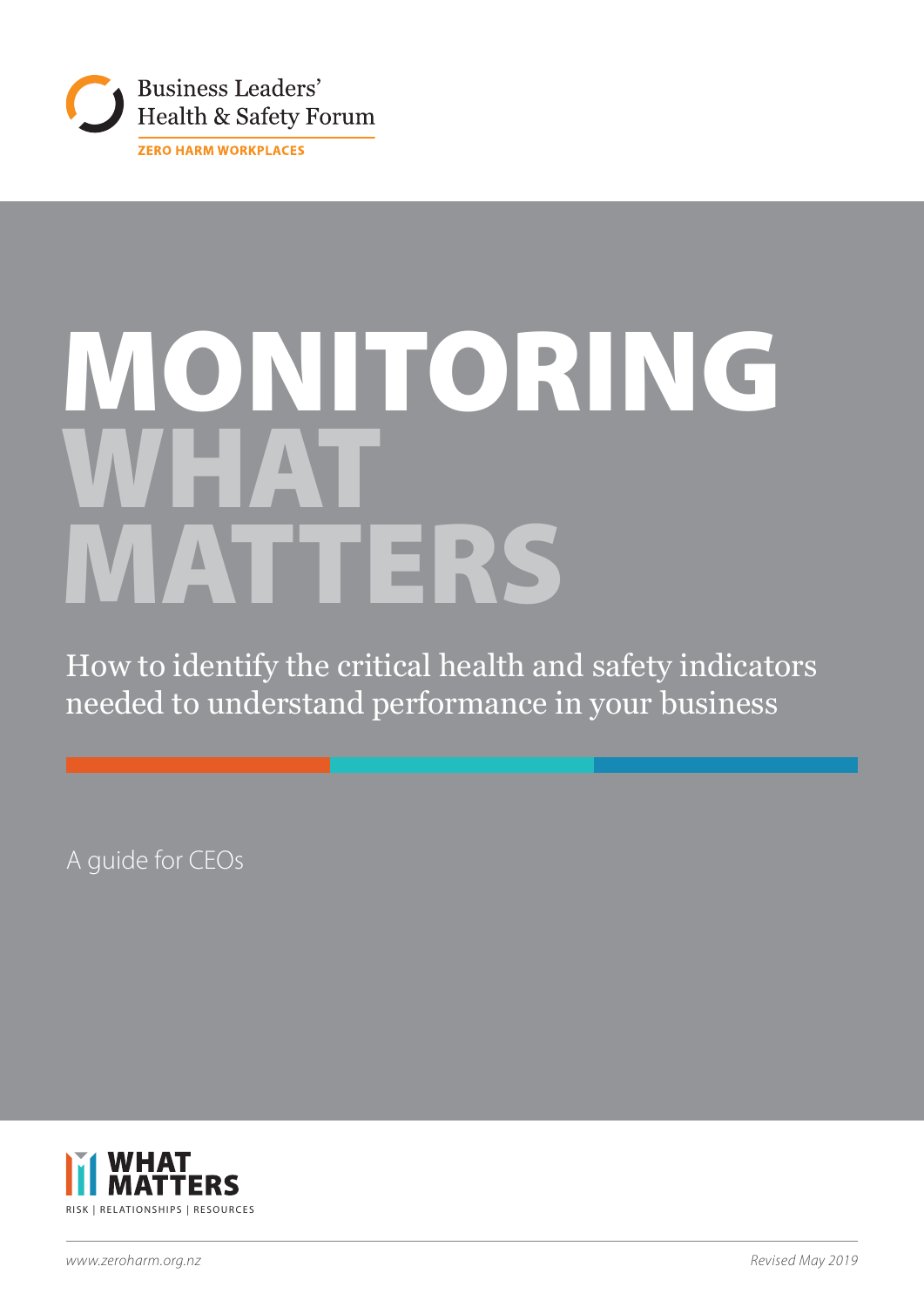# **How to use this guide**

Maintaining effective oversight of health and safety can be challenging for CEOs. It can be hard to get the information you need – or to even know what you need.

This guide will help CEOs assess and improve their monitoring of health and safety. It has three parts:

#### » **Step 1: CEO assessment**

CEOs can use these questions to assess how well they are informed by current monitoring in the three key areas of *risks, relationships*  and *resourcing*

#### » **Step 2: Digging deeper**

Senior executives and health and safety professionals can use these questions to do an in-depth assessment of monitoring in important operational areas

#### » **Step 3: Setting indicators**

Senior executives and health and safety teams can use this information to identify indicators that might assist CEOs to improve their monitoring of performance. Includes examples of dashboards.

# **What should we monitor?**

#### **Risk, Relationships, Resourcing**

There is no 'one-size fits all' set of indicators that will measure performance in *all* businesses.

But there are 'drivers of performance' common to all businesses.

Health and safety in any business is determined by:

- » **Risk:** The state of its *risk control*
- » **Relationships:** The quality of its *relationships with employees and contractors*
- » **Resourcing:** The sufficiency of the *resources applied to health and safety* (people, plant and processes).

This guide will help you find the 'best fit' lead and lag indicators to measure performance in these three key areas.

Not everything that influences performance can be measured with numbers. So, some of the suggested indicators are descriptions and analysis of the data.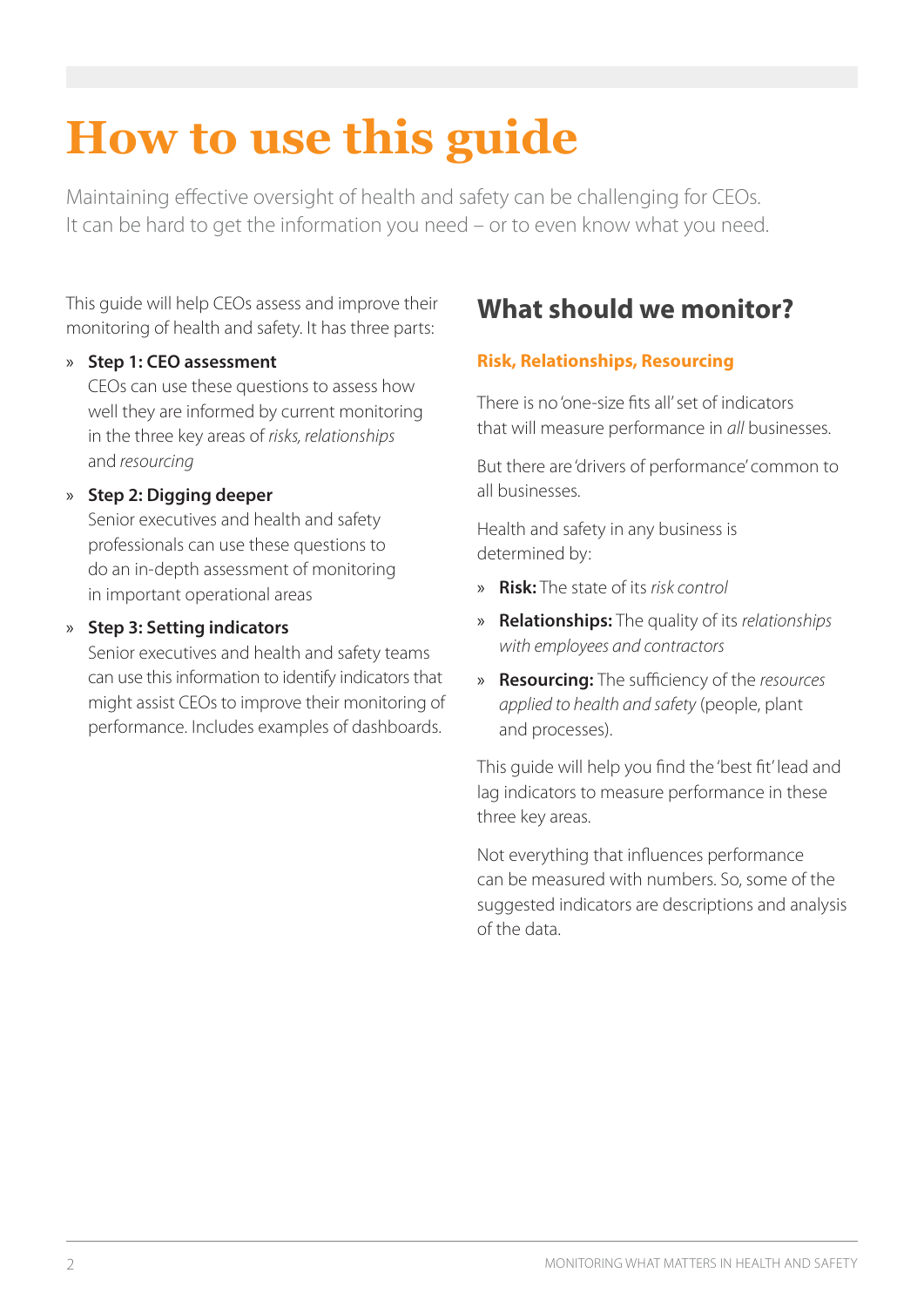### **The CEO's role in monitoring health and safety**



#### **Ask questions about what matters**

Your questions need to focus attention on the things that will make the biggest difference to the health and safety performance of your business. Research tells us what matters most is effectively managing:

• Risks – particularly critical risks that can cause serious harm • Relationships – including overlapping duties with other PCBUs and relationships with workers that affect workplace culture • Resourcing – including people, plant and processes.

#### **Take action on improvements**

further inquiry. Refine your information requirements as • Is the information still appropriate

4

- 
- information still appropriate?
- Can I be confident about the quality of the information?

**Keep people safe and healthy at work**

#### **Set indicators**

- 
- 
- 
- -

2

#### **Interrogate the information**

- 
- 
- 
- 
- 

# 3

# **Due diligence duties**

This guide will help CEOs and directors meet their legal duties as officers and PCBUs by supporting them to:

- » Understand the risks in their business
- » Manage these risks

» Verify the effectiveness of their risk management.

Keep a record of using this guide, as part of your due diligence records.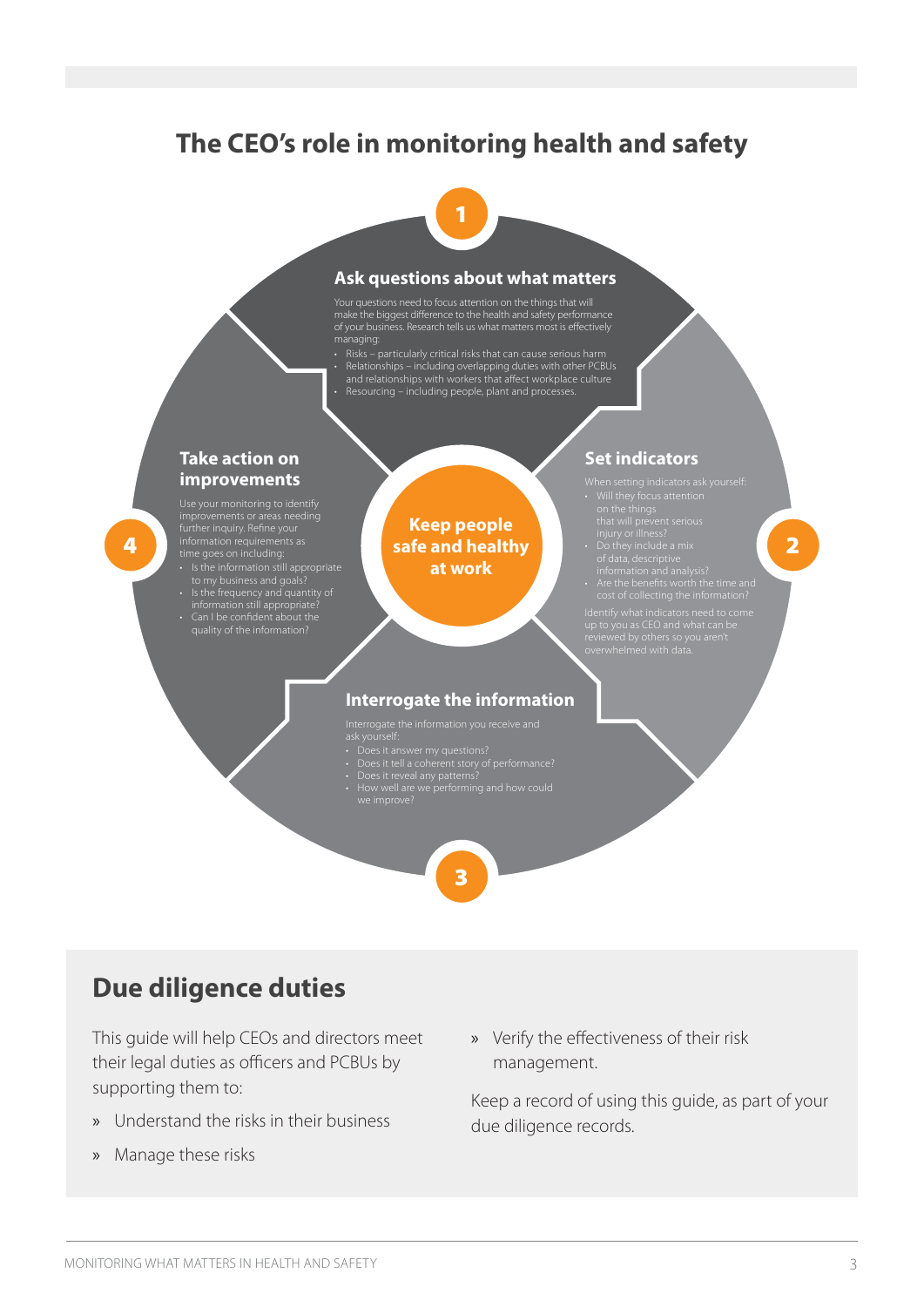# **Step 1: CEO assessment**

# **To be completed by CEOs**

How confident are you that your current monitoring answers these questions about your risks, relationships and resourcing.

| <b>RISK</b>                                                                                                                                  | confident<br>Not | confidence<br>Some | Reasonably<br>confident | confident<br>Very | Completely<br>confident |  |
|----------------------------------------------------------------------------------------------------------------------------------------------|------------------|--------------------|-------------------------|-------------------|-------------------------|--|
| Are the serious risks to both health and safety understood?                                                                                  |                  |                    |                         |                   |                         |  |
| Are our serious health and safety risks controlled to tolerable levels?                                                                      |                  |                    |                         |                   |                         |  |
| Are our risk controls understood and implemented by everyone?                                                                                |                  |                    |                         |                   |                         |  |
| Do we learn from success and failure?                                                                                                        |                  |                    |                         |                   |                         |  |
| Are our risk controls in line with industry good practice?                                                                                   |                  |                    |                         |                   |                         |  |
| <b>TIPS</b><br>· Good risk management covers acute,<br>• It spans all activities including<br>• Critical risk controls, that prevent serious |                  |                    |                         |                   |                         |  |

- health and catastrophic harm.
- procurement and resourcing.
- injury/illness, are a key thing to monitor.

### **What do we do well? Where are the gaps?**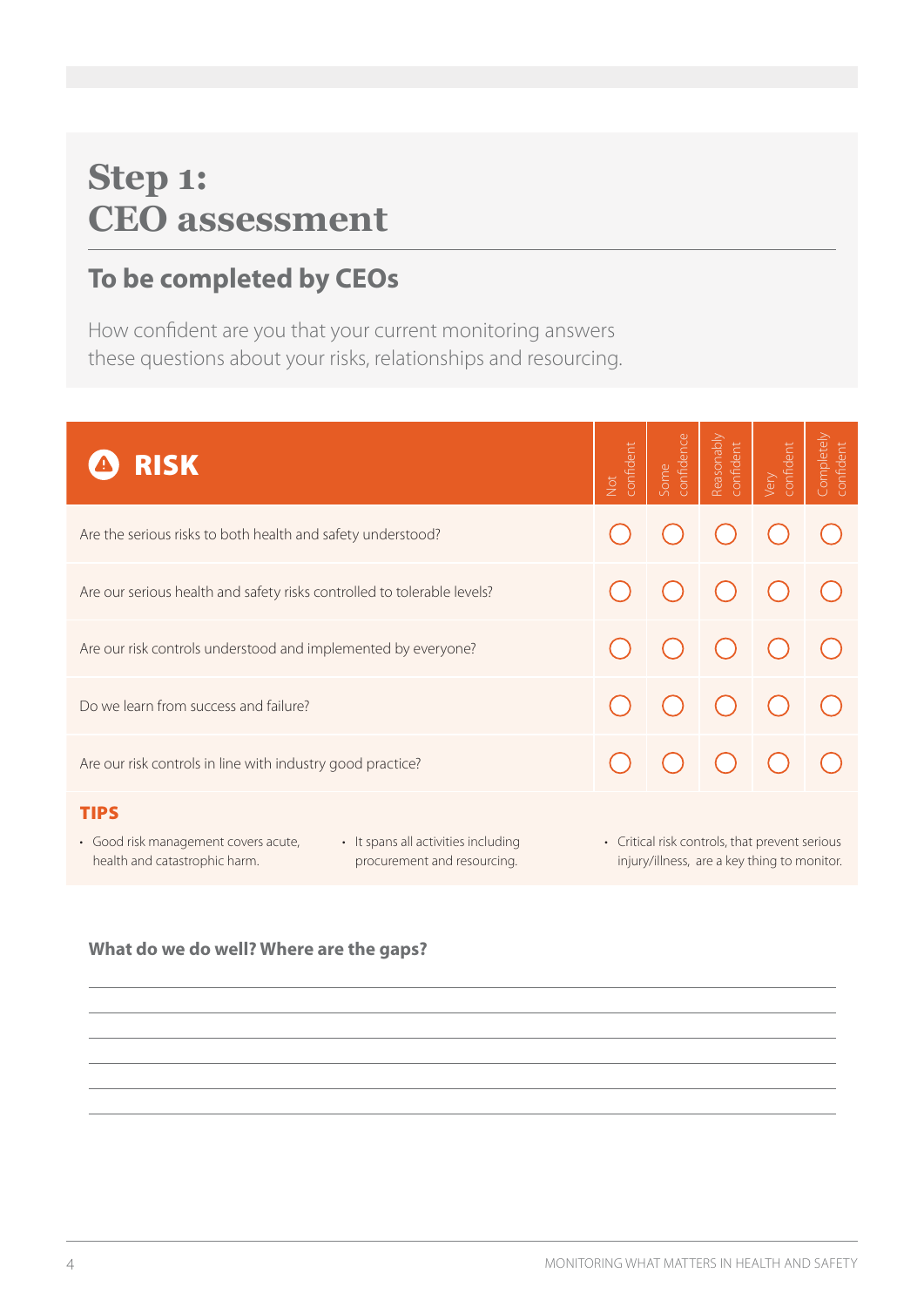| <b>RELATIONSHIPS</b>                                                                                                     | confident<br>Vot | confidence<br>ome | Reasonabl<br>confident | confident<br>Very | <b>Completely</b><br>confident |
|--------------------------------------------------------------------------------------------------------------------------|------------------|-------------------|------------------------|-------------------|--------------------------------|
| Do leaders demonstrate commitment to both health and safety in all relationships?                                        |                  |                   |                        |                   |                                |
| Is there an effective partnership between leaders and workers on health and safety?                                      |                  |                   |                        |                   |                                |
| Is communication effective in all business relationships?                                                                |                  |                   |                        |                   |                                |
| Are the health and safety roles, responsibilities and expectations in key business<br>relationships defined and managed? |                  |                   |                        |                   |                                |
| Is our sphere of 'influence' and 'control' understood and effectively managed?*                                          |                  |                   |                        |                   |                                |

#### TIPS

- Relationships with workers affects the culture in your business.
- Relationships in the supply chain affect your 'overlapping duties' as a PCBU.
- So, you need to understand the state of these key business relationships.

| <b>RESOURCING</b>                                                                                                                            | confident<br><b>Not</b> | confidence<br>Some | Reasonably<br>confident           | confident<br>Very | Completely<br>confident |
|----------------------------------------------------------------------------------------------------------------------------------------------|-------------------------|--------------------|-----------------------------------|-------------------|-------------------------|
| Are the appropriate plant, equipment and assets in place to ensure effective<br>risk management?                                             |                         |                    |                                   |                   |                         |
| Are the allocated financial resources ensuring effective risk management?                                                                    |                         |                    |                                   |                   |                         |
| Are our processes aligned to our risk profile, and effectively supporting our people?                                                        |                         |                    |                                   |                   |                         |
| Do all workers have the capability and capacity to manage risk in their roles?                                                               |                         |                    |                                   |                   |                         |
| Is there visibility of health and safety practices through the layers of our business?                                                       |                         |                    |                                   |                   |                         |
| <b>TIPS</b><br>Monitoring of resourcing should cover:<br>• People, and their capacity and capability<br>• Plant and equipment; also capital/ |                         |                    | • Processes and system; including |                   |                         |

operational spending.

infrastructure and IT.

*\* Under the Health and Safety at Work Act, the steps that businesses must take to meet their legal requirements depend on how much influence and control they have over what has created the risk.*

to do the job.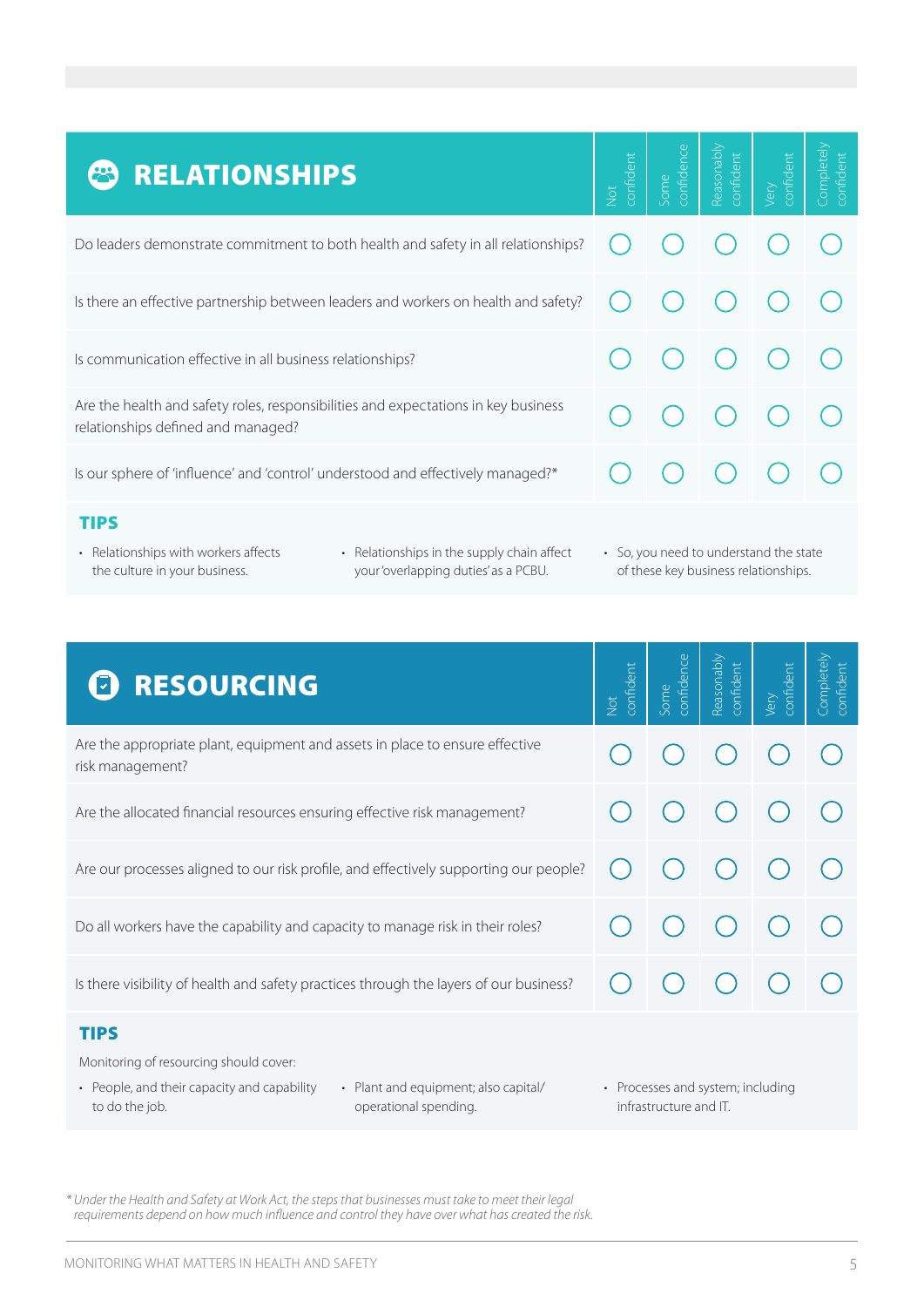# **Step 2: Digging deeper into** RISK

# **To be completed by senior executives or health and safety professionals**

How confident are you that your organisation's monitoring answers these questions about **risk**?

#### Reasonably Completely<br>confident Completely Some<br>confidence Reasonably<br>confident confidence confident Very<br>confident confident confident confident confident **Are our serious health and safety risks understood?**  Not **Is there clarity about:** Existing risks that could cause serious injuries or death? Existing risks that could cause harm to health? Existing risks that could cause catastrophic events, like fires, explosions? Indirect risks, like the impact of procurement decisions on risks? Emerging risks, like those created by new technology? The critical controls needed to effectively manage these risks?

#### **What do we do well? Where are the gaps?**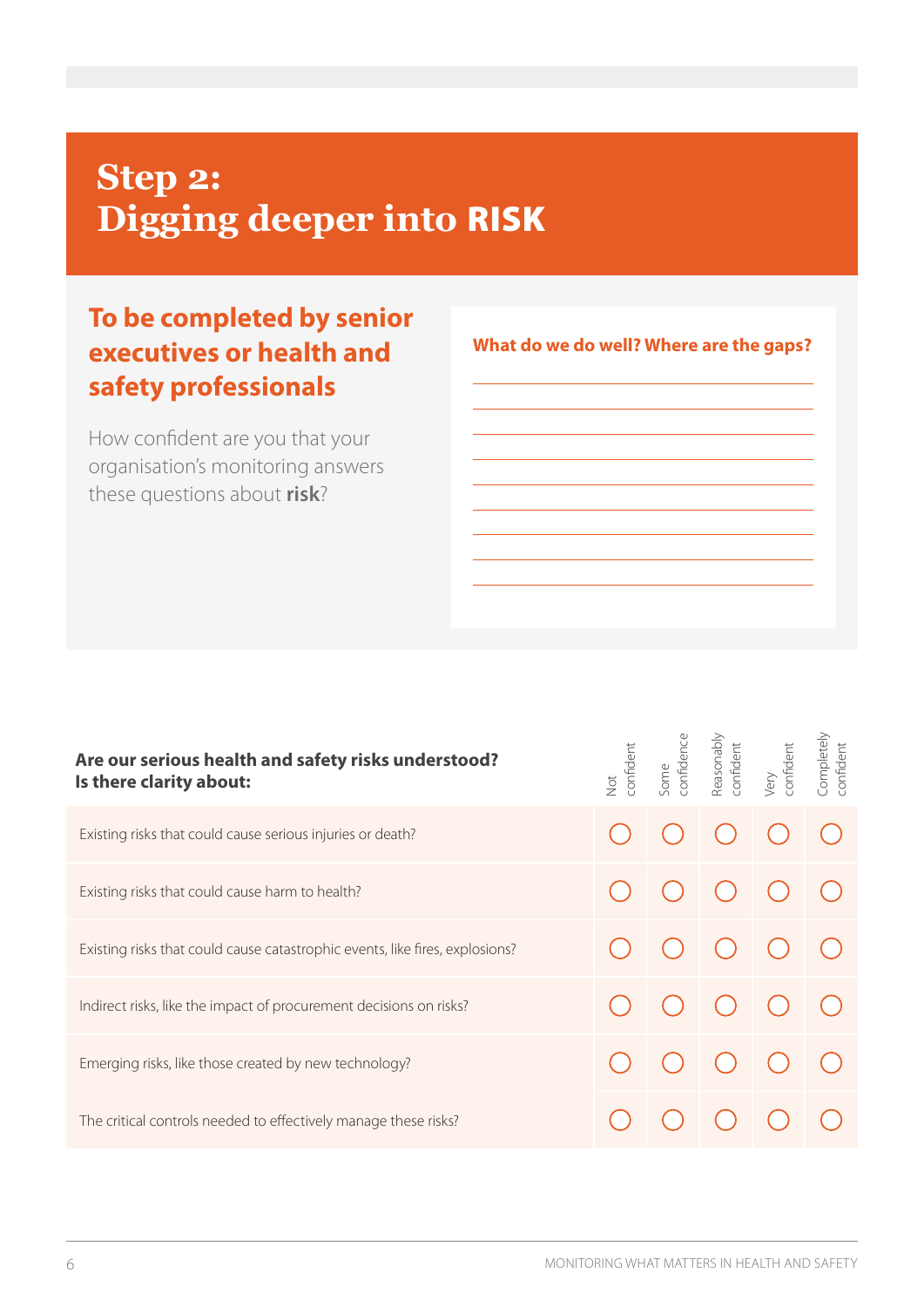| Are our serious health and safety risks controlled<br>to tolerable levels? Have we:                                             | confident<br>Not | confidence<br>Some | Reasonably<br>confident | confident<br>Very | Completely<br>confident |  |
|---------------------------------------------------------------------------------------------------------------------------------|------------------|--------------------|-------------------------|-------------------|-------------------------|--|
| Defined what is a tolerable risk level?                                                                                         |                  |                    |                         |                   |                         |  |
| Identified the critical elements of risk control (things that must happen to ensure<br>safety and health) and implemented them? |                  |                    |                         |                   |                         |  |
| Ensured the controls in place are appropriate to the level of risk?                                                             |                  |                    |                         |                   |                         |  |
| Defined and communicated who has authority to accept a risk as tolerable?                                                       |                  |                    |                         |                   |                         |  |
| Captured all controls identified with workers?                                                                                  |                  |                    |                         |                   |                         |  |
| Are our risk controls understood and implemented<br>by everyone?                                                                |                  |                    |                         |                   |                         |  |
| Are the controls communicated in a way that's appropriate for our workers?                                                      |                  |                    |                         |                   |                         |  |
| Does everyone know the controls, and have the ability and authority to implement<br>them?                                       |                  |                    |                         |                   |                         |  |
| Is there ongoing checking to ensure the controls are in place and are effective?                                                |                  |                    |                         |                   |                         |  |
| Do we learn from success and failure? Are we:                                                                                   |                  |                    |                         |                   |                         |  |
| Asking why things go wrong and why they go well?                                                                                | $\sqrt{ }$       |                    |                         |                   |                         |  |
| Reviewing risk controls in light of changes in circumstances or other events?                                                   |                  |                    |                         |                   |                         |  |
| Confident there is communication across the business about risk - no silos or<br>inconsistency?                                 |                  |                    |                         |                   |                         |  |
| Are our risk controls in line with industry practice? Do we:                                                                    |                  |                    |                         |                   |                         |  |
| Learn from other businesses in our industry?                                                                                    |                  |                    |                         |                   |                         |  |
| Lead and support opportunities to do better in the industry?                                                                    |                  |                    |                         |                   |                         |  |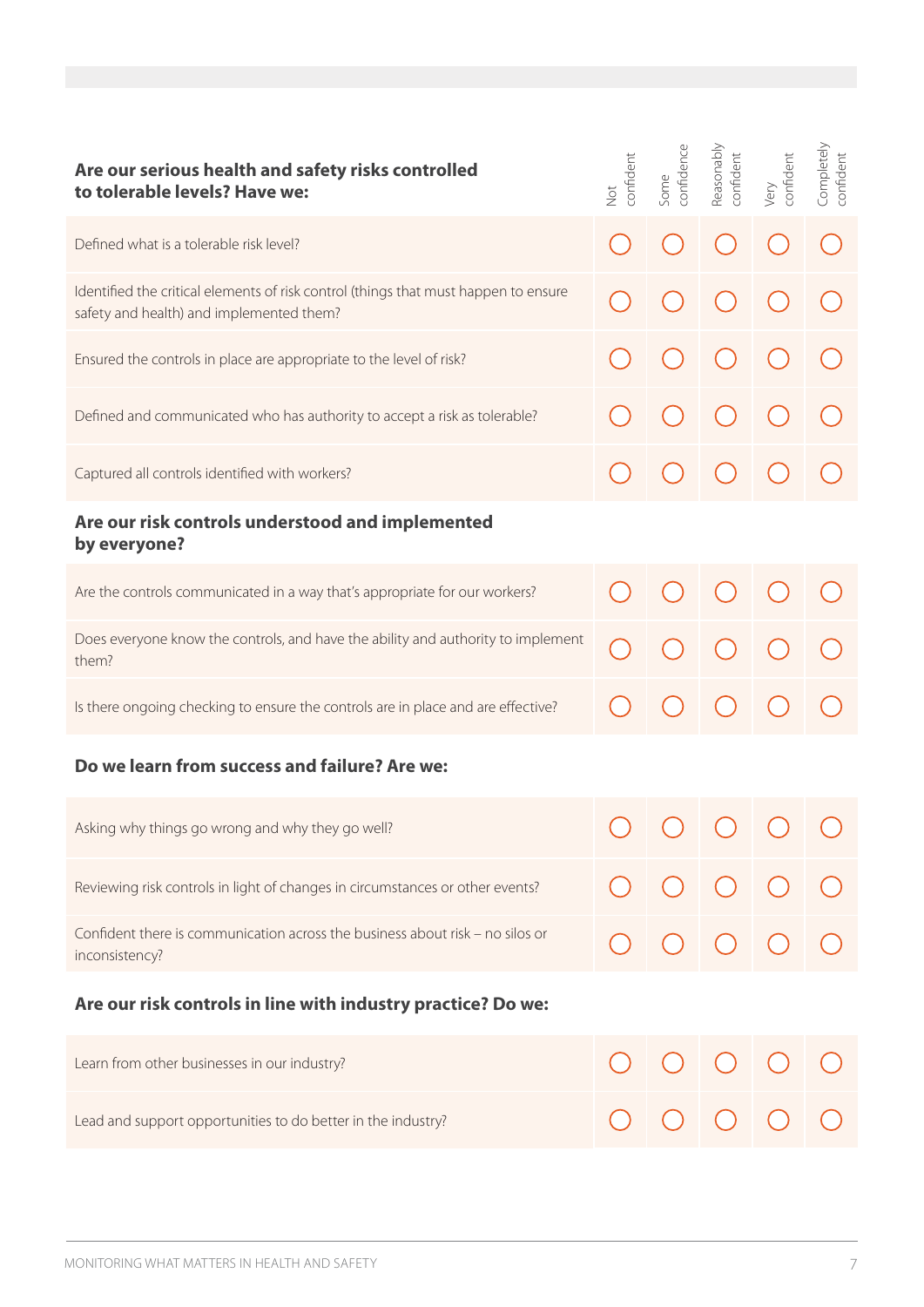# **Step 2: Digging deeper into** RELATIONSHIPS

# **To be completed by senior executives or health and safety professionals**

How confident are you that your organisation's monitoring answers these questions about **relationships** with contractors/partners and employees?

**What do we do well? Where are the gaps?**

| Do leaders demonstrate commitment to health<br>and safety in all relationships? Are they:      | confident<br>Jot | Some<br>confidence | Reasonably<br>confident | Very<br>confident | Completely<br>confident |
|------------------------------------------------------------------------------------------------|------------------|--------------------|-------------------------|-------------------|-------------------------|
| Demonstrating clear vision and commitment?                                                     |                  |                    |                         |                   |                         |
| Being highly visible on health and safety in their communications?                             |                  |                    |                         |                   |                         |
| Getting personally involved in health and safety activities like safety<br>walks or briefings? |                  |                    |                         |                   |                         |
| Calling out good and poor practice?                                                            |                  |                    |                         |                   |                         |
| Doing what they say they will do?                                                              |                  |                    |                         |                   |                         |

*\* Under the Health and Safety at Work Act, the steps that businesses must take to meet their legal requirements depend on how much influence and control they have over what has created the risk.*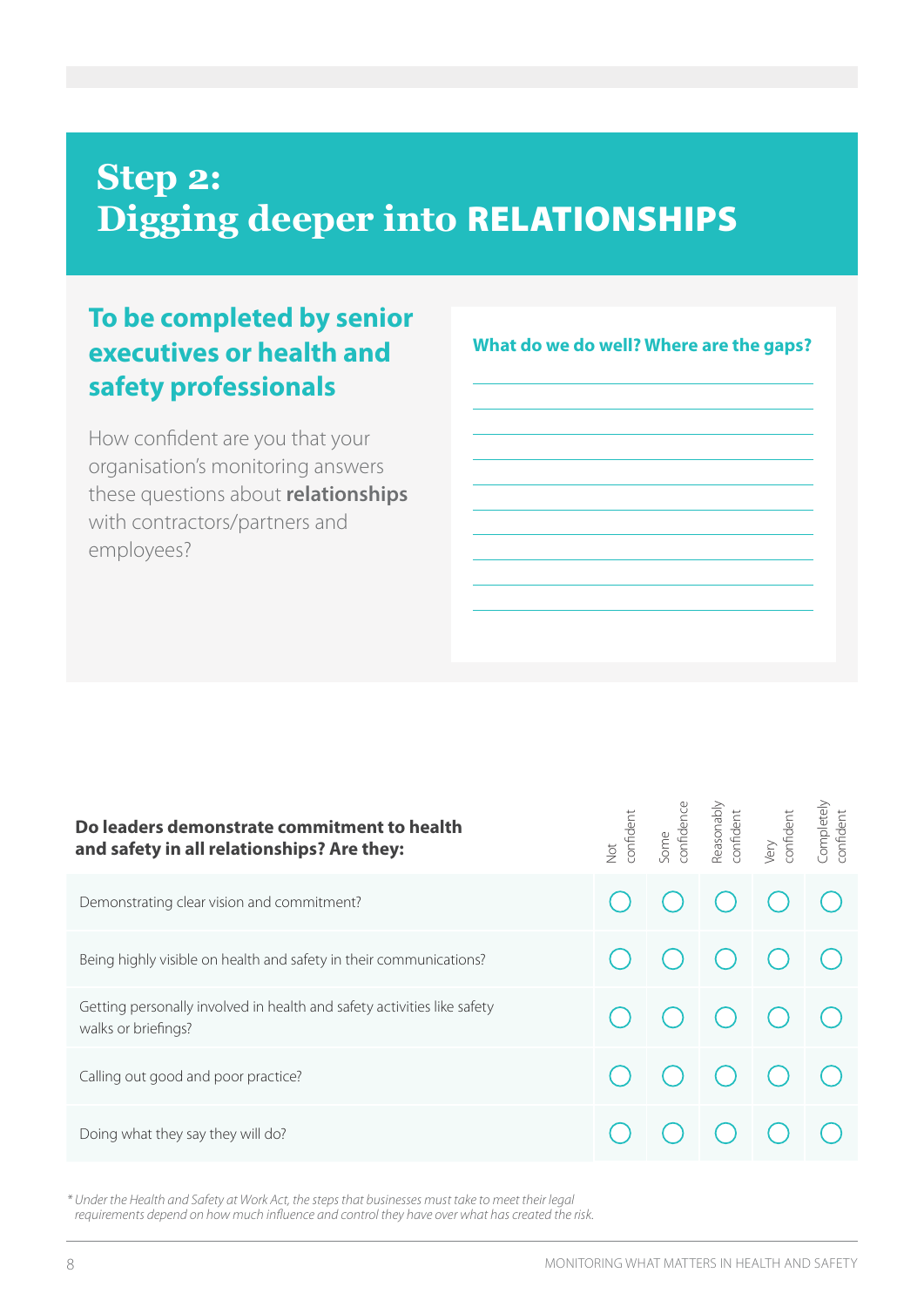| Is there an effective partnership between leaders<br>and workers on health and safety? Are we:                                                                    | confident<br><b>Not</b> | confidence<br>Some | Reasonably<br>confident | confident<br>Very | Completely<br>confident |  |  |  |
|-------------------------------------------------------------------------------------------------------------------------------------------------------------------|-------------------------|--------------------|-------------------------|-------------------|-------------------------|--|--|--|
| Giving others authority to take action on health and safety?                                                                                                      |                         |                    |                         |                   |                         |  |  |  |
| Embedding health and safety in decision-making at the leadership table?                                                                                           |                         |                    |                         |                   |                         |  |  |  |
| Managing operational pressures so they don't compromise health and safety?                                                                                        |                         |                    |                         |                   |                         |  |  |  |
| Ensuring ideas and concerns can be freely raised, and are acted on?                                                                                               |                         |                    |                         |                   |                         |  |  |  |
| Creating effective ways workers can get involved, including in decision-making?                                                                                   |                         |                    |                         |                   |                         |  |  |  |
| Building trust in our commitment and plans for health and safety?                                                                                                 |                         |                    |                         |                   |                         |  |  |  |
| Is communication effective in all business relationships? Are we:                                                                                                 |                         |                    |                         |                   |                         |  |  |  |
| Tailoring information to the needs (literacy level, ethnicity etc.) of the audiences?                                                                             |                         |                    |                         |                   |                         |  |  |  |
| Communicating frequently enough, and using appropriate delivery channels?                                                                                         |                         |                    |                         |                   |                         |  |  |  |
| Ensuring communication is two-way, and extends across the supply chain?                                                                                           |                         |                    |                         |                   |                         |  |  |  |
| Are the health and safety roles, responsibilities and expectations<br>in key business relationships defined and managed? Have we:                                 |                         |                    |                         |                   |                         |  |  |  |
| Categorised the nature of our relationship with each business we work with, and<br>alongside, to identify the impact of those relationships on health and safety? |                         |                    |                         |                   |                         |  |  |  |
| Defined and agreed our approach to health and safety for each relationship?                                                                                       |                         |                    |                         |                   |                         |  |  |  |
| Set and communicated clear expectations?                                                                                                                          |                         |                    |                         |                   |                         |  |  |  |
| Ensured we've implemented the agreed approach?                                                                                                                    |                         |                    |                         |                   |                         |  |  |  |
| Is our sphere of 'influence' and 'control' understood and<br>effectively managed?* Do we:                                                                         |                         |                    |                         |                   |                         |  |  |  |
| Understand who, what and how we influence?                                                                                                                        |                         |                    |                         |                   |                         |  |  |  |
| Understand who, what and how we control?                                                                                                                          |                         |                    |                         |                   |                         |  |  |  |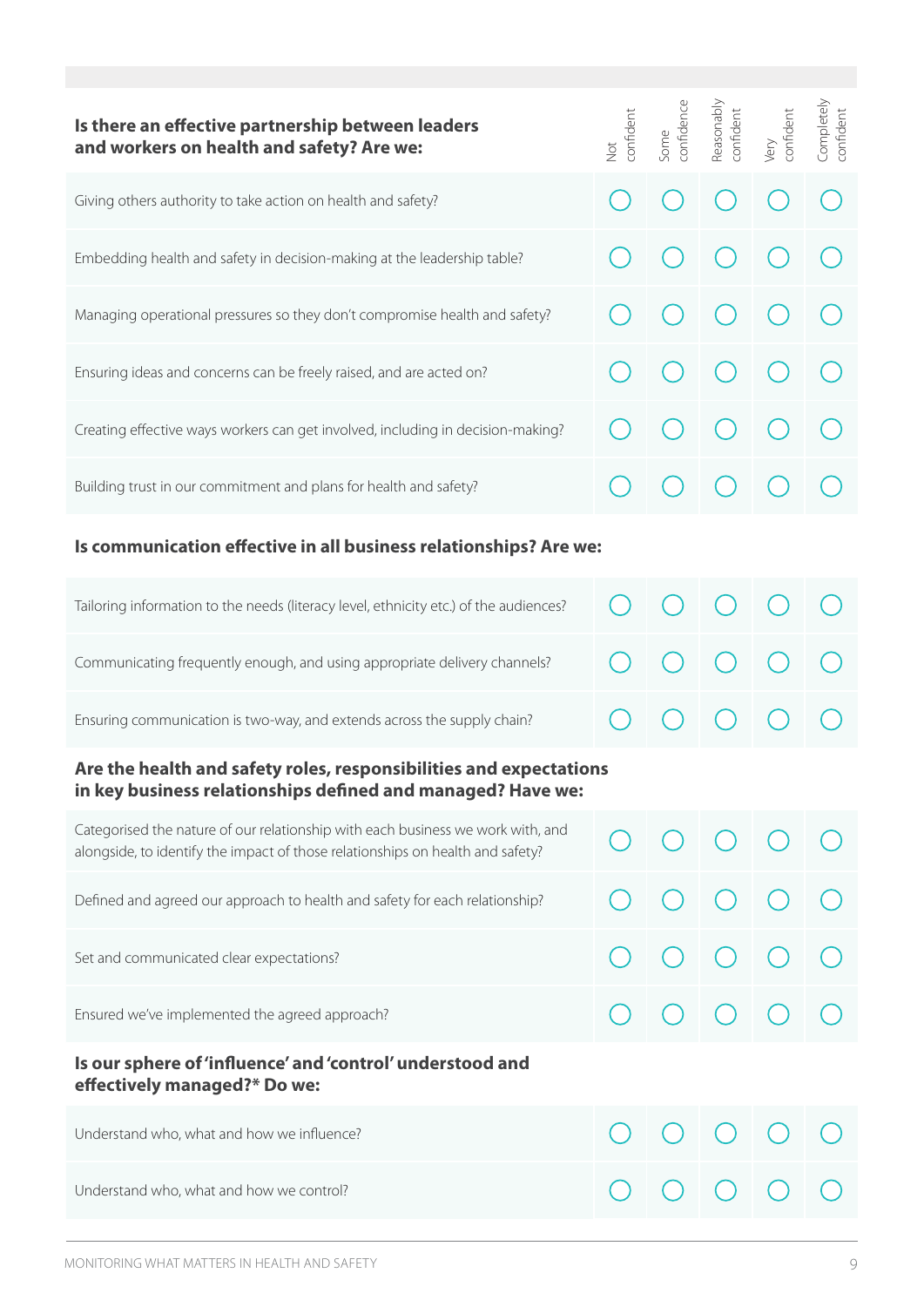# **Step 2: Digging deeper into** RESOURCING

# **To be completed by senior executives or health and safety professionals**

How confident are you that your organisation's monitoring answers these questions about **resourcing** of health and safety?

Reasonably<br>confident Completely<br>confident Completely Some<br>confidence Reasonably confidence confident Very<br>confident confident confident confident confident **Are plant and equipment in place to ensure effective risk**  Not **management? Are they:** Fit for purpose? Designed to be safe and healthy? Maintained in good working order? **Are the allocated financial resources ensuring effective risk management?** Do we allocate sufficient capital and operational spending to support good health and safety? Do those responsible for health and safety outcomes also have the authority to approve spending on health and safety?

**What do we do well? Where are the gaps?**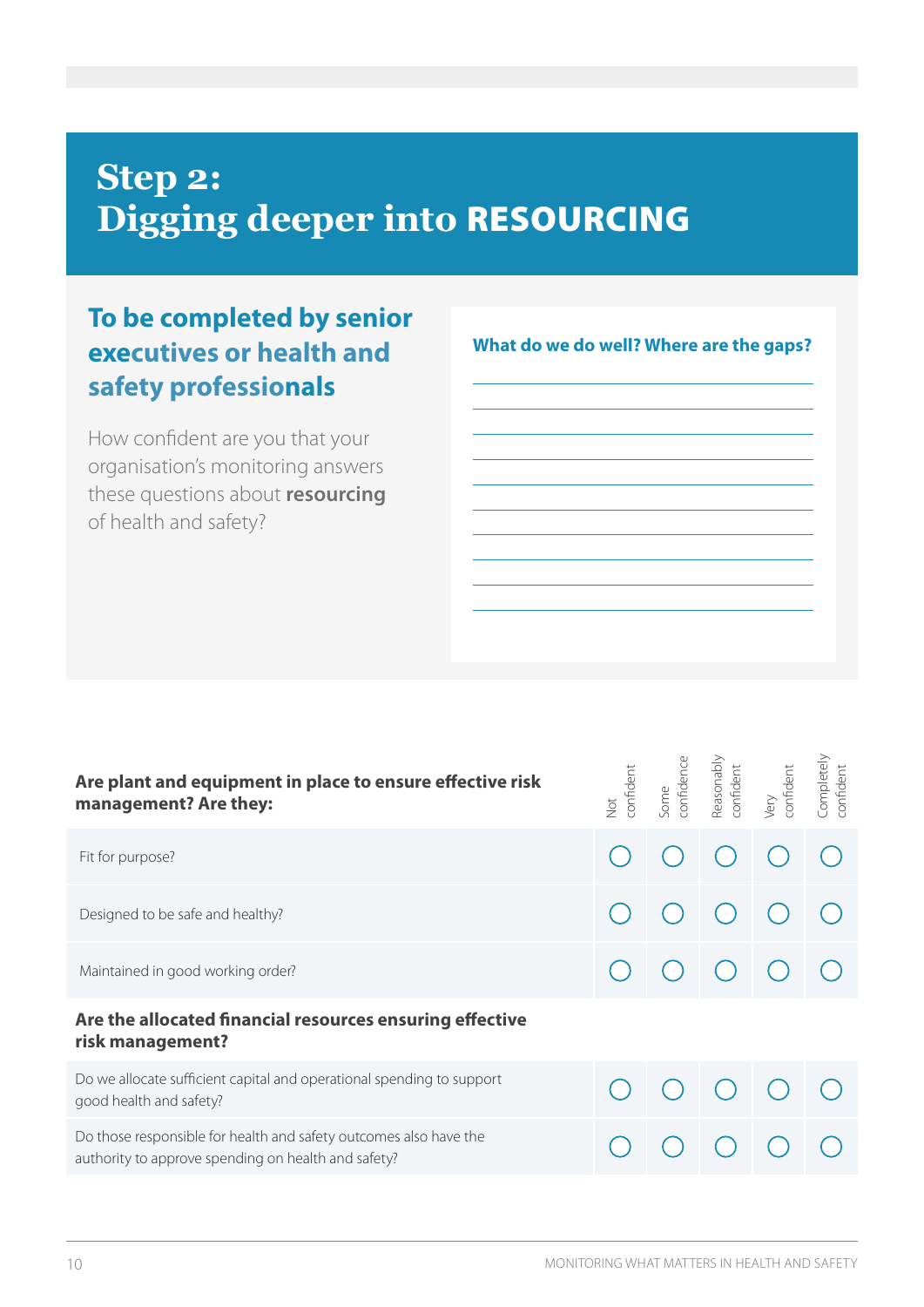| Are our processes aligned to our risk profile, and effectively<br>supporting our people? | $\overline{Q}$ | confident<br>Some<br>confidence<br>Reasonably<br>confident<br>Completely<br>Completely |                               |  |
|------------------------------------------------------------------------------------------|----------------|----------------------------------------------------------------------------------------|-------------------------------|--|
| Have we been clear about our expectations?                                               |                | $\bigcup$ $\bigcup$ $\bigcup$                                                          |                               |  |
| Do we have effective policies, operating procedures, guidance, information<br>and tools? |                | $\begin{array}{ccc} \bigcirc & \bigcirc & \bigcirc & \bigcirc & \bigcirc \end{array}$  |                               |  |
| Have they been deployed and regularly checked to ensure they stay up-to-date?            |                |                                                                                        | $\bigcup$ $\bigcup$ $\bigcup$ |  |
| Are they agile and do they change as the business changes?                               |                |                                                                                        |                               |  |

#### **Do all workers have the ability to manage risk in their roles? Do they:**

| Have sufficient time to do the job in a safe and healthy way?                                |  | $\begin{array}{c c c c c c c c c} \hline \multicolumn{3}{c }{\bigcirc} & \multicolumn{3}{c }{\bigcirc} & \multicolumn{3}{c }{\bigcirc} & \multicolumn{3}{c }{\bigcirc} & \multicolumn{3}{c }{\bigcirc} & \multicolumn{3}{c }{\bigcirc} & \multicolumn{3}{c }{\bigcirc} & \multicolumn{3}{c }{\bigcirc} & \multicolumn{3}{c }{\bigcirc} & \multicolumn{3}{c }{\bigcirc} & \multicolumn{3}{c }{\bigcirc} & \multicolumn{3}{c }{\bigcirc} & \multicolumn{3}{c }{\bigcirc}$ |  |
|----------------------------------------------------------------------------------------------|--|-------------------------------------------------------------------------------------------------------------------------------------------------------------------------------------------------------------------------------------------------------------------------------------------------------------------------------------------------------------------------------------------------------------------------------------------------------------------------|--|
| Have the right information?                                                                  |  |                                                                                                                                                                                                                                                                                                                                                                                                                                                                         |  |
| Get the support, training and supervision they need?                                         |  | $\begin{array}{c c c c c c c c} \hline \multicolumn{3}{c }{\bigcirc} & \multicolumn{3}{c }{\bigcirc} & \multicolumn{3}{c }{\bigcirc} & \multicolumn{3}{c }{\bigcirc} & \multicolumn{3}{c }{\bigcirc} \end{array}$                                                                                                                                                                                                                                                       |  |
| Get assessed to ensure they have the knowledge, skills, and fitness required<br>for the job? |  | $\begin{array}{c c c c c c c c c} \hline \multicolumn{3}{c }{\bigcirc} & \multicolumn{3}{c }{\bigcirc} & \multicolumn{3}{c }{\bigcirc} & \multicolumn{3}{c }{\bigcirc} & \multicolumn{3}{c }{\bigcirc} & \multicolumn{3}{c }{\bigcirc} & \multicolumn{3}{c }{\bigcirc} & \multicolumn{3}{c }{\bigcirc} & \multicolumn{3}{c }{\bigcirc} & \multicolumn{3}{c }{\bigcirc} & \multicolumn{3}{c }{\bigcirc} & \multicolumn{3}{c }{\bigcirc} & \multicolumn{3}{c }{\bigcirc}$ |  |
| Maintain the knowledge, skills and fitness required to do the job?                           |  | $\begin{array}{ccc} \circ & \circ & \circ & \circ & \circ \end{array}$                                                                                                                                                                                                                                                                                                                                                                                                  |  |

### **Is there visibility of health and safety practices through the layers of our business? Do we:**

| Have visibility over all locations and across the supply chain?                                                                                                                                    |  |                                                                        |  |
|----------------------------------------------------------------------------------------------------------------------------------------------------------------------------------------------------|--|------------------------------------------------------------------------|--|
| Have a mechanism to get the information we need from all layers of the business<br>(including that contained in different IT systems, decentralised record-keeping<br>systems, spreadsheets etc.)? |  | $\begin{array}{ccc} \circ & \circ & \circ & \circ & \circ \end{array}$ |  |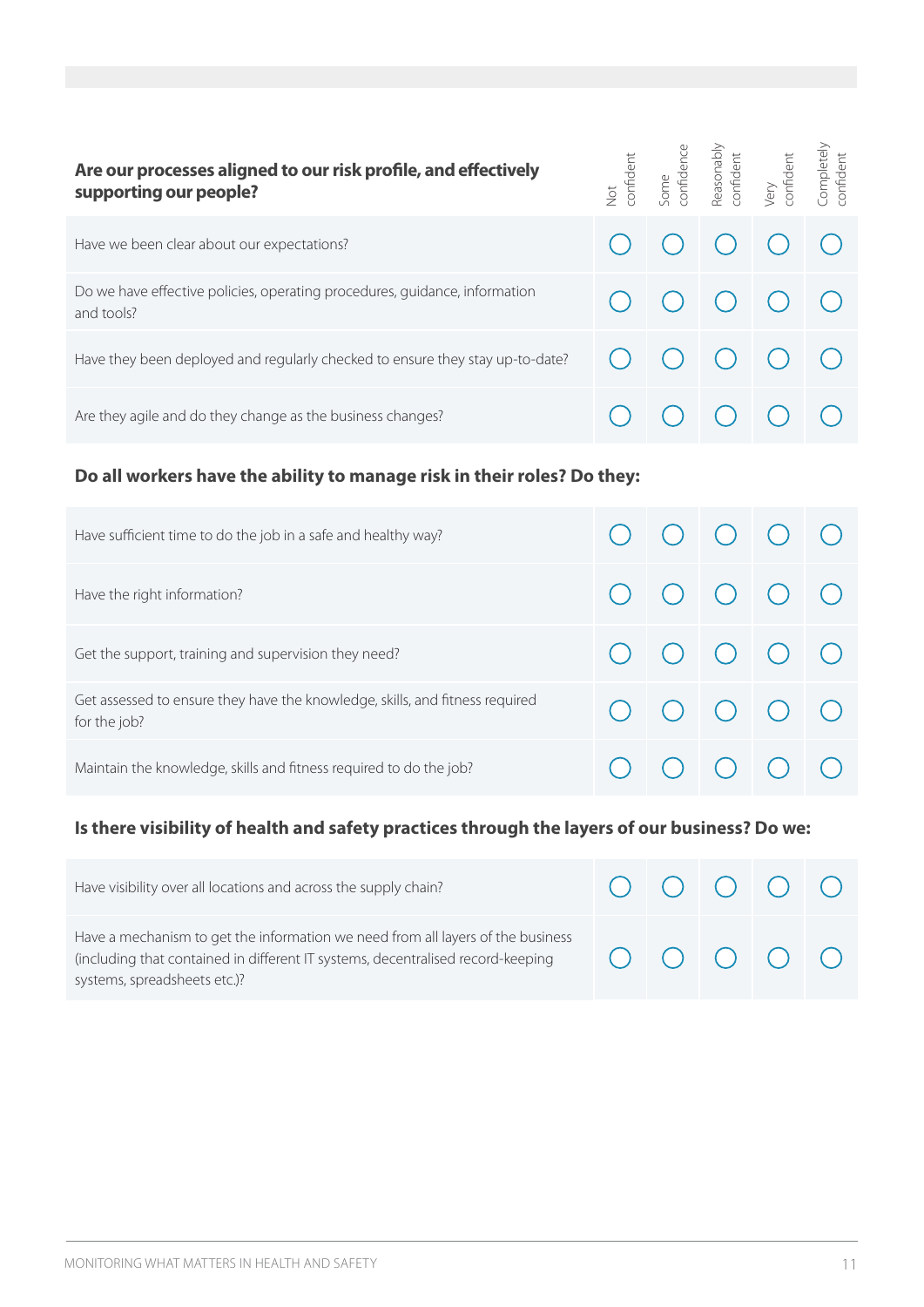# **Step 3: Setting indicators to monitor** RISK

# **For senior executives or health and safety professionals**

Use this information to identify sources of information to learn about performance and to find indicators relevant to your business. This includes indicators to monitor acute, chronic and catastrophic **risks**.

#### TIPS

#### **When setting indicators ask yourself:**

- Will they focus attention on the things that will prevent serious injury or illness?
- Do they include a mix of data, descriptive information and analysis?
- Are the benefits worth the time and cost of collecting the information?

# **Sources of information to learn about performance**

- Risk assessment activities, such as 'bow ties' or hazard and operability study (HAZOPs) methodologies
- Corporate risk framework
- Accident and near-miss information (within own and others businesses)
- Health and safety committee minutes
- Training and induction records and processes
- Reports on exposure monitoring
- Health surveillance reports
- Information in procurement documentation
- Information about what others in the industry are measuring gained from publications, websites, networking meetings etc.
- HR metrics (demographics, turnover, recruitment and recruitment health screening)
- Observations and conversations with workers
- Reviews and audits (internal and external)
- Legislation, regulations, industry guidance and standards
- Advice from consultants or other competent people
- Business plans (identification of future work/projects)
- Maintenance records
- Financial data such as capital or operational expenditure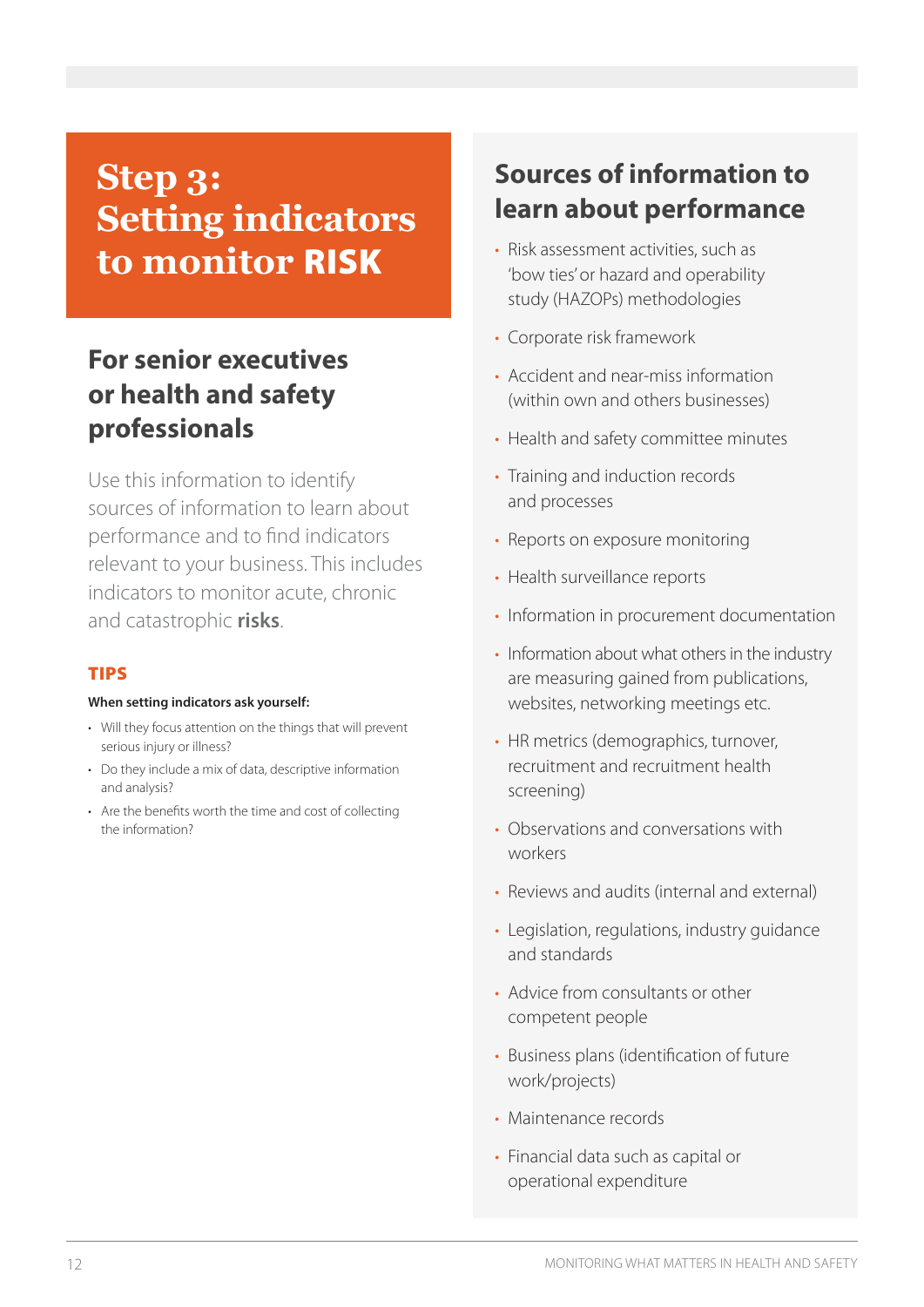### **Examples of indicators**

#### **Everyone should have access to this information**

- Number of risk assessments completed for activities/locations/items of equipment versus total number identified as required
- Injury frequency rates such as Total Recordable Injury Frequency Rate and Lost Time Injury Frequency Rate
- Absence/ illness/ Employee Assistance Programme (EAP) attendance rates with corrective actions
- Follow-up actions taken in response to worker-raised ideas or issues, or accidents
- Number of ACC/insurance claims.

#### **Many will have access to this information**

- Critical risk presentations by owners of each critical risk covering where the risk occurs, who is impacted, the control measures, any gaps in the controls, and monitoring practices to ensure controls are effective and implemented
- Near miss or unexpected loss of control events – e.g. loss of containment, deterioration of equipment, items found without tags. Or reports on hazards and corrective actions taken
- Progress against the health and safety plan of the business
- Summary of emerging issues and trends
- Number of health monitoring tests done versus number of workers exposed to a health risk
- Results of exposure or environmental monitoring, and actions taken.

#### **Some will have access to this information**

- Indicators for specific risk controls in your business – e.g. number of alarms activated, instruments operating outside safe limits or work permits signed out incorrectly
- Stories of success
- Number of health impact assessments completed prior to projects or processes commencing, or new equipment introduced
- Number and nature of projects where health and safety have been built in during the design phase – prior to procurement or start-up.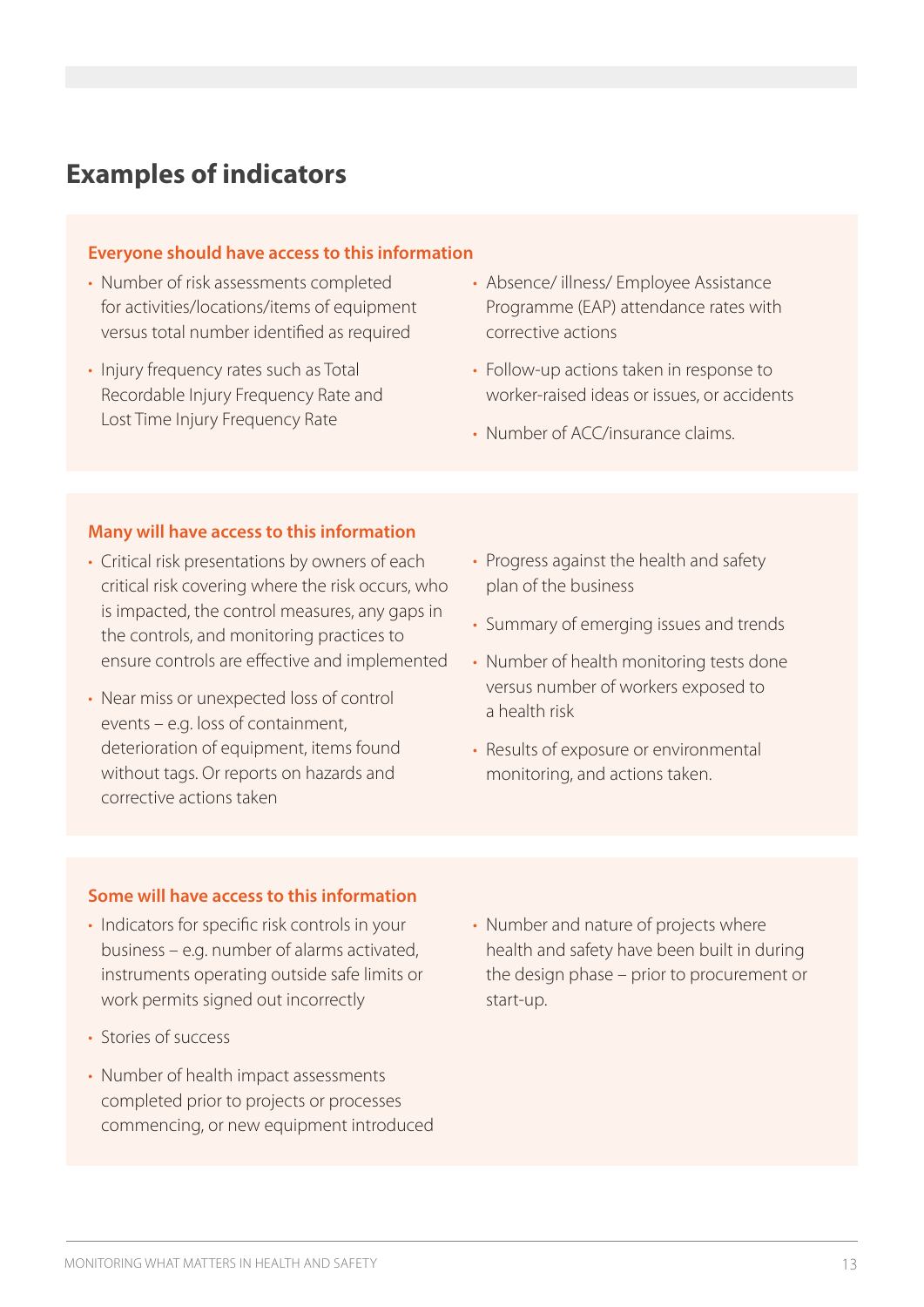# **Step 3: Setting indicators to monitor**  RELATIONSHIPS

# **For senior executives or health and safety professionals**

Use this information to identify sources of information to learn about performance and to find indicators relevant to your business. This includes indicators to monitor **relationships** with contractors, business partners and employees.

#### TIPS

#### **Interrogate the information you receive and ask yourself:**

- Does it answer my questions?
- Does it tell a coherent story of performance?
- How well are we performing?

# **Sources of information to learn about performance**

- Annual reports, business plans/strategies
- Health and safety strategy
- Executive team meeting minutes
- Health and safety committee minutes
- Worker surveys
- Conversations with workers and observations of work activities
- Stories of recognition
- Documents (like MOUs and stakeholder 'maps') that describe our relationship with various partners, and who is doing what in relation to health and safety
- HR metrics
- Health and safety audits, and potentially other types of operational audits
- Advice from consultants or other experts
- Customer complaints or worker grievances
- Accident/incident data
- Project debrief meetings
- Communication plans and language used in communications and training material
- Contractor reviews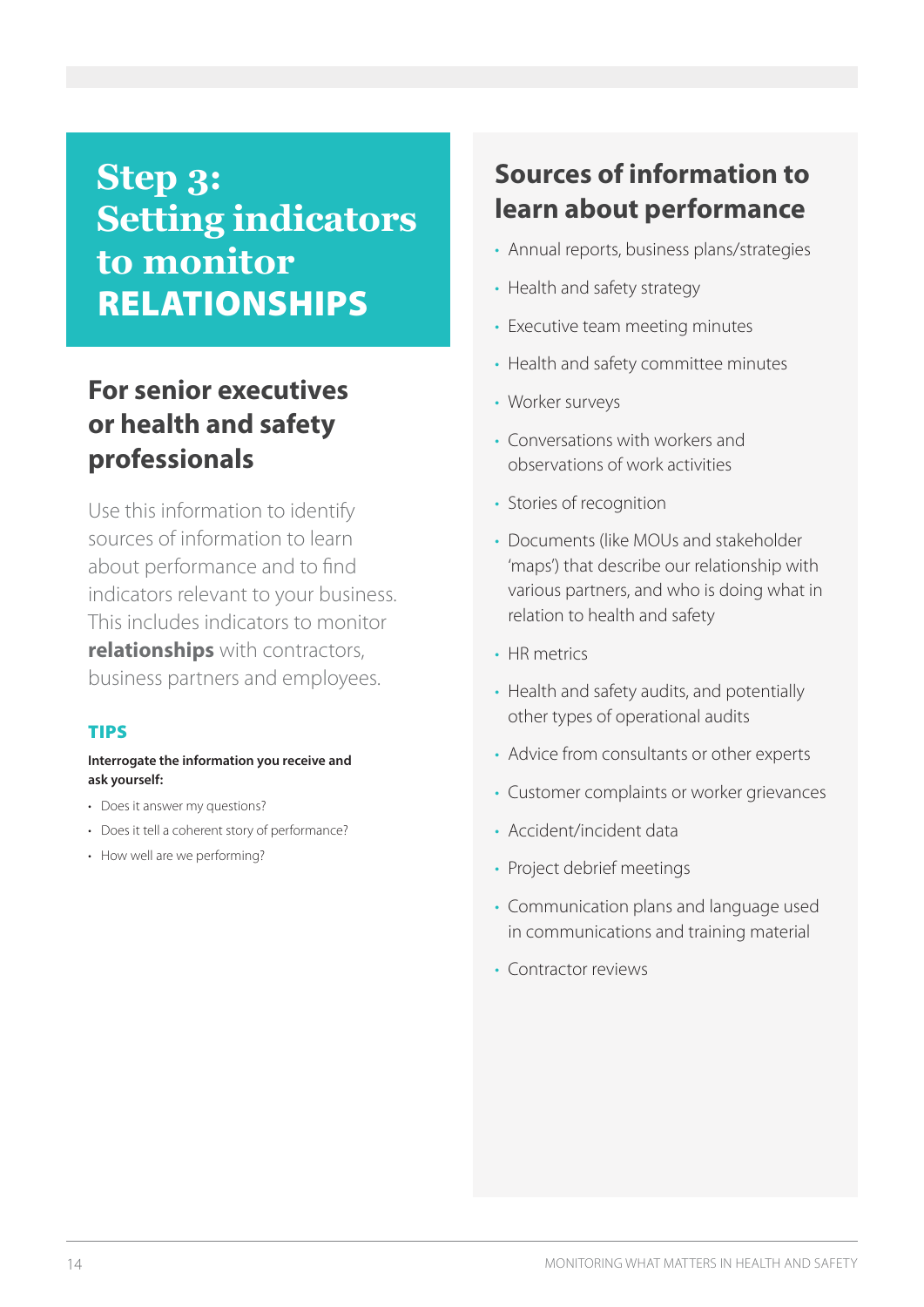### **Examples of indicators**

#### **Everyone should have access to this information**

- Number of key actions from engagement forums completed or outstanding
- Number and type of deficiencies identified during monitoring of contracted work
- Number and type of contracts that have successful health and safety outcomes and practices
- Number of contractors with current verified health and safety capability versus number unverified
- Number of inspections of contracted work conducted and a summary of the findings.

#### **Many will have access to this information**

- Number of 'push-backs' when someone said no to a task or asked that work cease – and the actions taken as a result
- Percentage of corrective actions and investigation findings communicated through the business
- Staff turnover rate
- Number and nature of people celebrated for their actions
- Summaries of outcomes of health and safety audits, and potentially other relevant operational audits
- Complaints/issues/incidents/ideas from those who work with us.

#### **Some will have access to this information**

- Percentage of contracts or product procurements that meet the required health and/or safety weighting of the business at first attempt
- Number of sector-wide health and safety forums attended by senior leaders
- Scores from engagement or culture surveys, and actions taken as a result
- Summary of how well the organisation is working with different types of stakeholders, and actions taken across key groups of stakeholders to achieve improvements.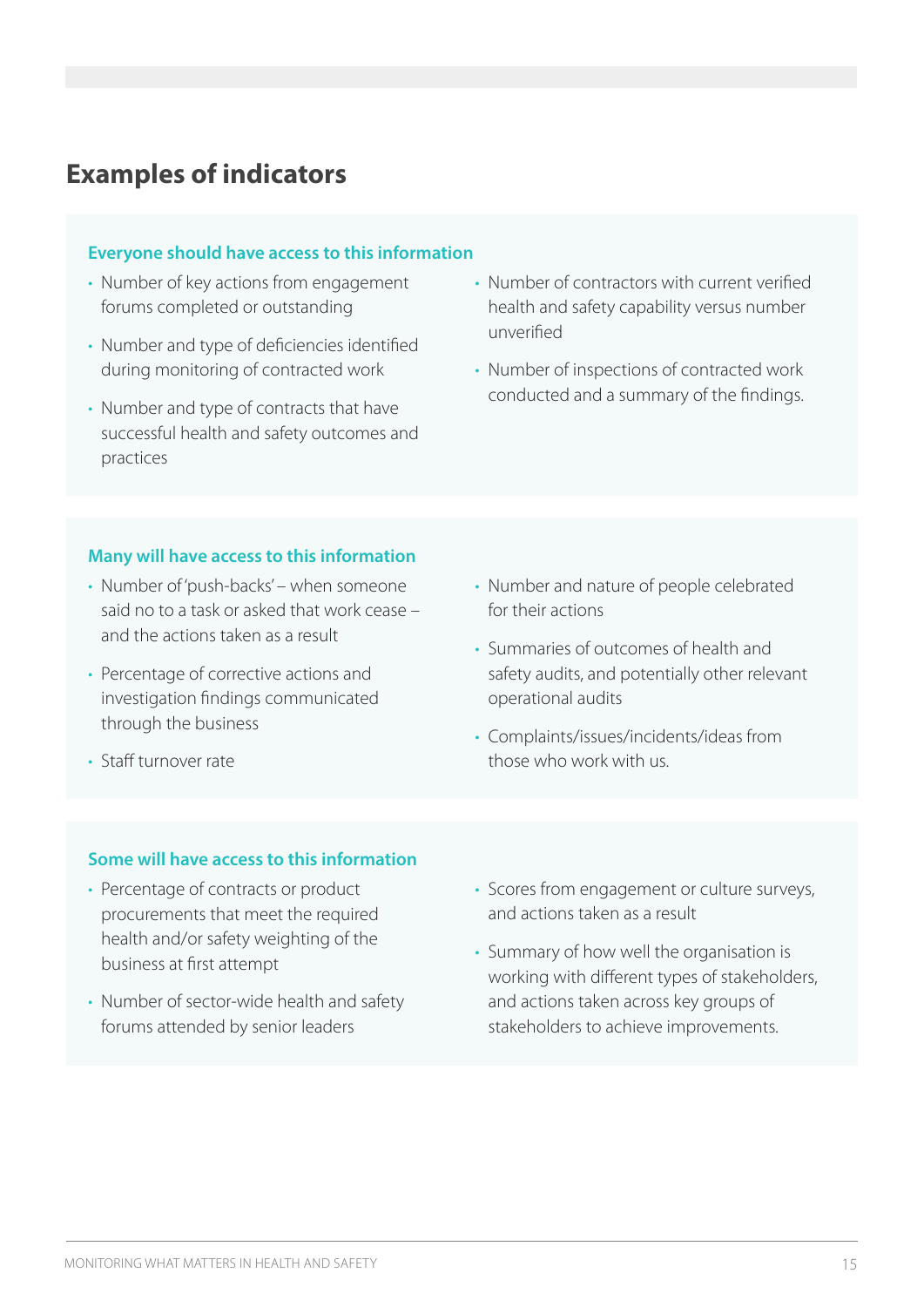# **Step 3: Setting indicators to monitor**  RESOURCING

# **For senior executives or health and safety professionals**

Use this information to identify sources of information to learn about performance and to find indicators relevant to your business. These indicators should cover *people, plant* and *processes*.

#### TIPS

**Identify what indicators need to come up to the CEO and board, and what can be reviewed by others so they aren't overwhelmed with data.**

• Frequency of reporting for all indicators will depend on the business, situation and indicator. What counts is that it is sufficient to support effective decision-making.

# **Sources of information to learn about performance**

- Asset maintenance records and processes
- Procurement standards
- Capital and operational expenditure
- Health and safety management documentation, and potentially documentation for other management systems like quality, environment etc.
- Conversations with workers and observations of work taking place
- Health and safety committees and minutes from meetings
- Notifications from ACC and insurance companies about reported injuries
- Industry news via associations, magazines and websites etc.
- Health and safety audits internal and external
- Analysis of training needs
- Analysis of the quality of performance and development plans
- Conversations and meetings with businesses working alongside or with your business
- Information gathered from contractors through review meetings, evaluations, conversations, etc.
- Findings from project debrief meetings
- Summaries of how well the business has managed change.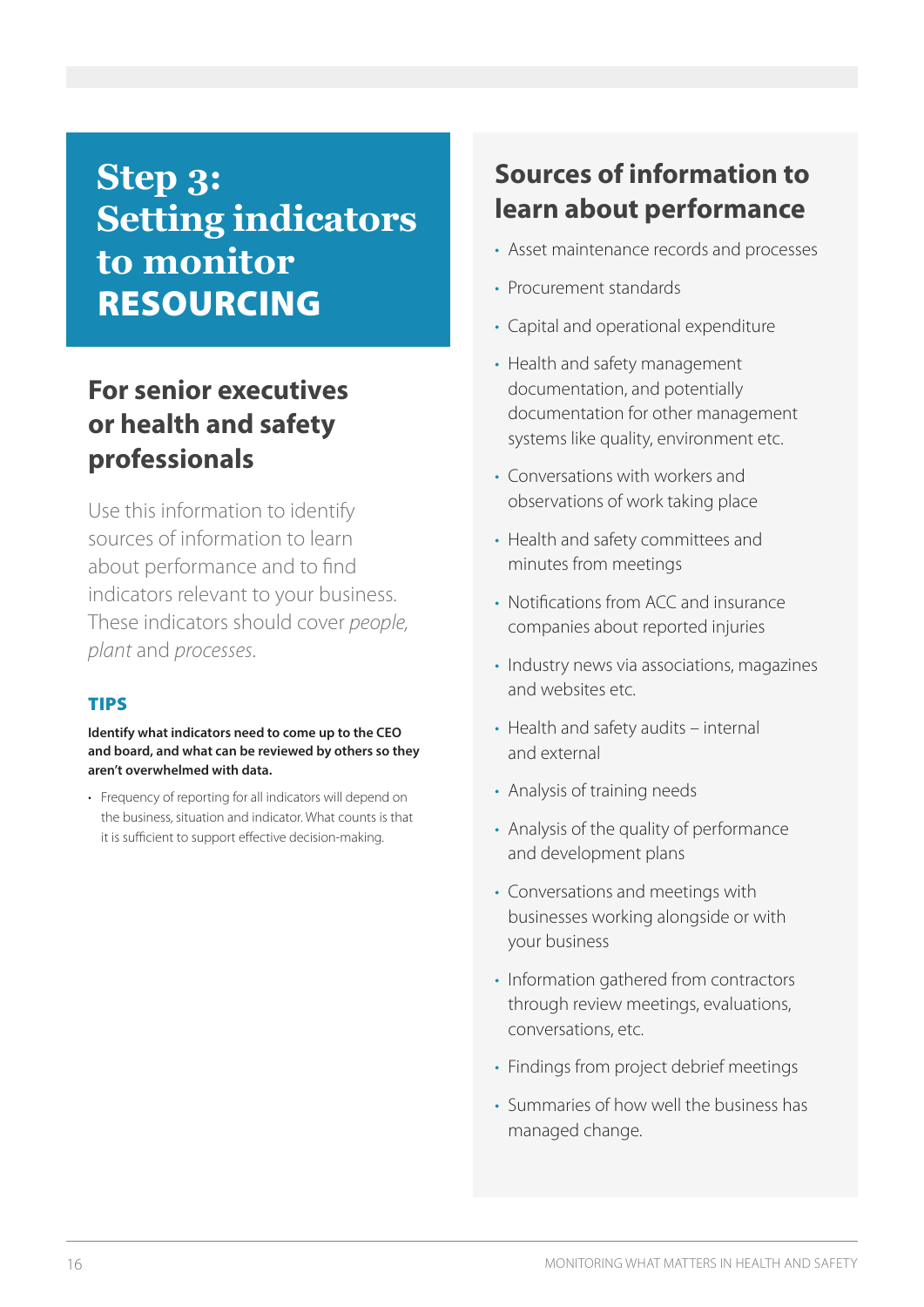### **Examples of indicators**

#### **Everyone should have access to this information**

- Number/percentage of training programmes completed, with a description of what they are
- Number of items of equipment removed or replaced for deficiencies or maintenance defects
- External audit score for health and safety management system.

#### **Many will have access to this information**

- Number of supervised assessments of worker capability
- Summaries of project debriefs

• Number of standard operating procedures, policies and procedures that have been updated versus the number that need reviewing.

#### **Some will have access to this information**

- Proportion of overall operational and capital expenditure that is focused specifically on management of risks
- Percentage of workers in safety-critical roles assessed for their physical fitness to work
- Number of incidents or near-miss events where plant/equipment design is a contributory cause
- Summaries of how health and safety is being built into the design of the work
- Audit results on percentage of health and safety data stored in appropriate software, log books or spreadsheets versus what is not recorded
- Surveys of assets for asbestos and summary management plans
- Percentage of business-as-usual processes that have health and safety integrated into them
- Summaries of workload levels for high-risk teams.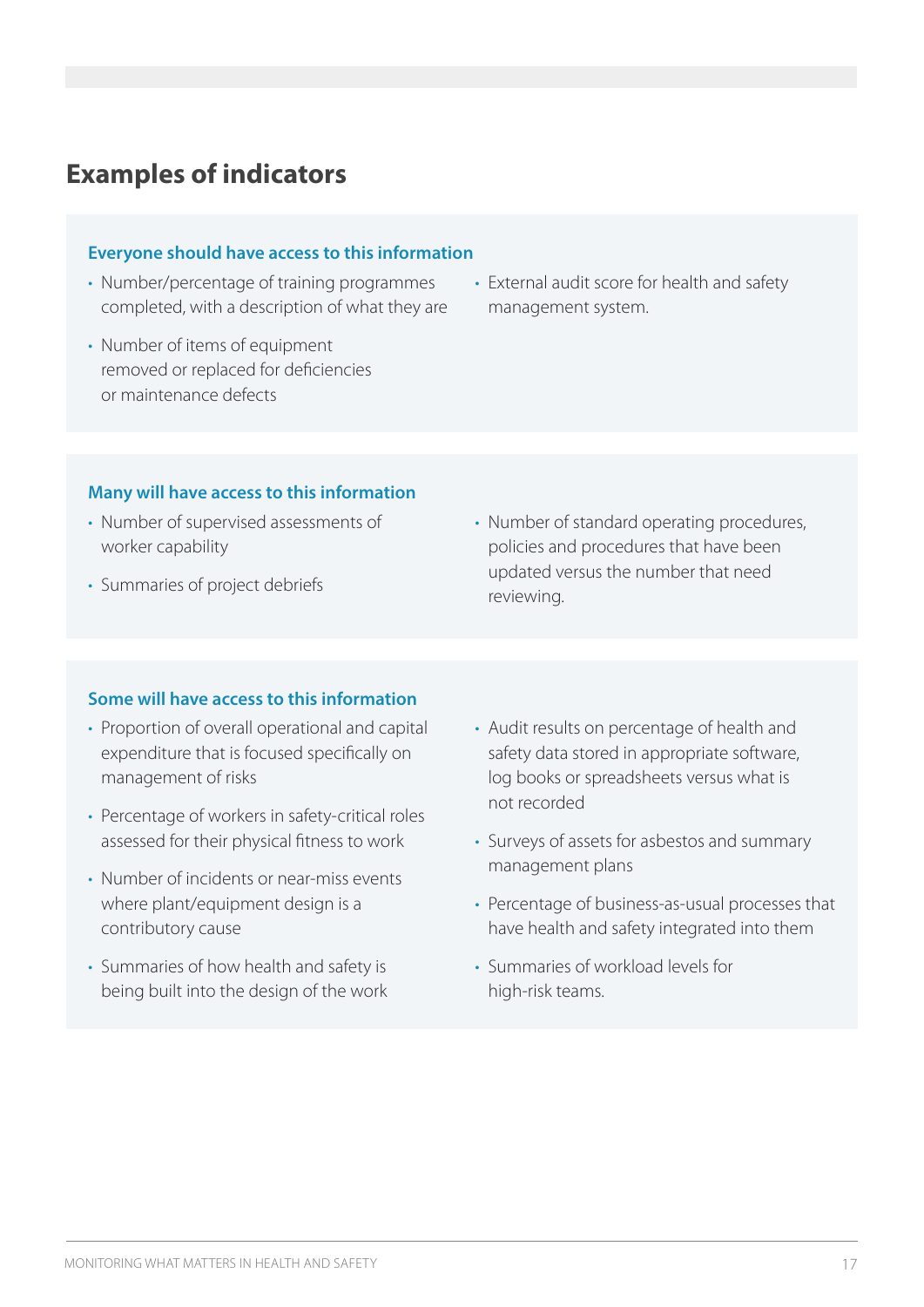# **Examples of health and safety dashboards**

The following are three examples of health and safety dashboards for fictitious companies. They draw on more than 30 health and safety reports provided by Forum members, as well as international research. They are illustrative only – and are meant to inform and inspire rather than to offer templates.

# **Example 1 – health and safety dashboard**

| <b>AREA OF INTEREST</b>                                        | <b>DATA</b>    | <b>VARIATION ON</b><br><b>LAST QUARTER</b> | COMMENTARY                                                             |
|----------------------------------------------------------------|----------------|--------------------------------------------|------------------------------------------------------------------------|
| Number of notifications                                        | $\overline{4}$ | $+20%$                                     | Investigating reason for increase                                      |
| % emergency response tested and on time                        | 20%            | $+50%$                                     | Role clarity identified as an issue in warehouses                      |
| % buildings inspected for asbestos                             | 80%            | n/a                                        | 1 building with asbestos. Management plan being developed              |
| % vehicles serviced on time                                    | 95%            | $+20%$                                     | Remaining 5% relates to staff absences                                 |
| Number speeding incidents                                      | 10             | $+60%$                                     | Investigating use of GPS technology                                    |
| % contractors meeting safety standards on review first<br>time | 50%            | $-10%$                                     | Work at heights identified as a key issue                              |
| % staff inducted onto site                                     | 100%           | Same                                       | New IT system working well                                             |
| Number of leadership safety conversations                      | $\overline{4}$ | $+80%$                                     | Tier-four to be included in next round                                 |
| % turnover                                                     | 12%            | $+2%$                                      | Turnover increased in warehouses. Better engagement to be investigated |
| Absence rate                                                   | 18%            | n/a                                        | New metric introduced in last quarter                                  |
| Number FAP visits                                              |                | $+5%$                                      | 2 for specific safety reasons.                                         |

#### **Progress on initiatives**

#### RISK PROFILE







Verifications controls are in place – % completed



#### FITNESS FOR WORK INITIATIVES

Planning for initiatives – % completed



#### LEARNING AND IMPROVEMENT

*Summary of learning opportunities from our successes and failures:*

- Transport-related accident investigation this has led to a new one-way system being implemented in Petone warehouse. Cost of \$25,000 to re-plan warehouse layout. To be rolled out across all sites.
- No hazardous substances incidents have occurred in Christchurch warehouse since 2013 – only warehouse to record this result. This was investigated and it was found to be the result of procurement changes. Reviewing all sites to ensure same substances are used where possible nationally.

#### TAKE OUTS

- *A summary of key insights in this dashboard:*
- Performance we are on track with initiatives and metrics are trending well. Level of activity is in line with strategic plan.
- Actions/decisions needed additional resourcing required for warehouse one-way system of \$25,000.
- Emerging trends
	- Risk hazardous substance management is improving. Increased visibility of transport safety.
- Relationships a process to map our overlapping duties as a PCBU under the new law. Good engagement with other businesses and staff. Resourcing – H&S management system being reviewed. New communication approach needed.

### Initiatives executed and reviewed – % completed



#### **Working with other PCBUs**



% of relationships categoried % of relationships defined % of reviews done

#### ENGAGEMENT AND PARTICIPATION

*Key items raised at H&S committee meetings, and other worker feedback*

- Workers have suggested that worker engagement teams that include people from across the organisation, including contractors, are created to work on specific H&S issues. Budget and authority to be defined.
- Key points from the last H&S Committee meeting were: - Sign off completed for new terms of reference for engaging employees on health and safety
- Identified that security needs to be improved at rear of Rotorua warehouse.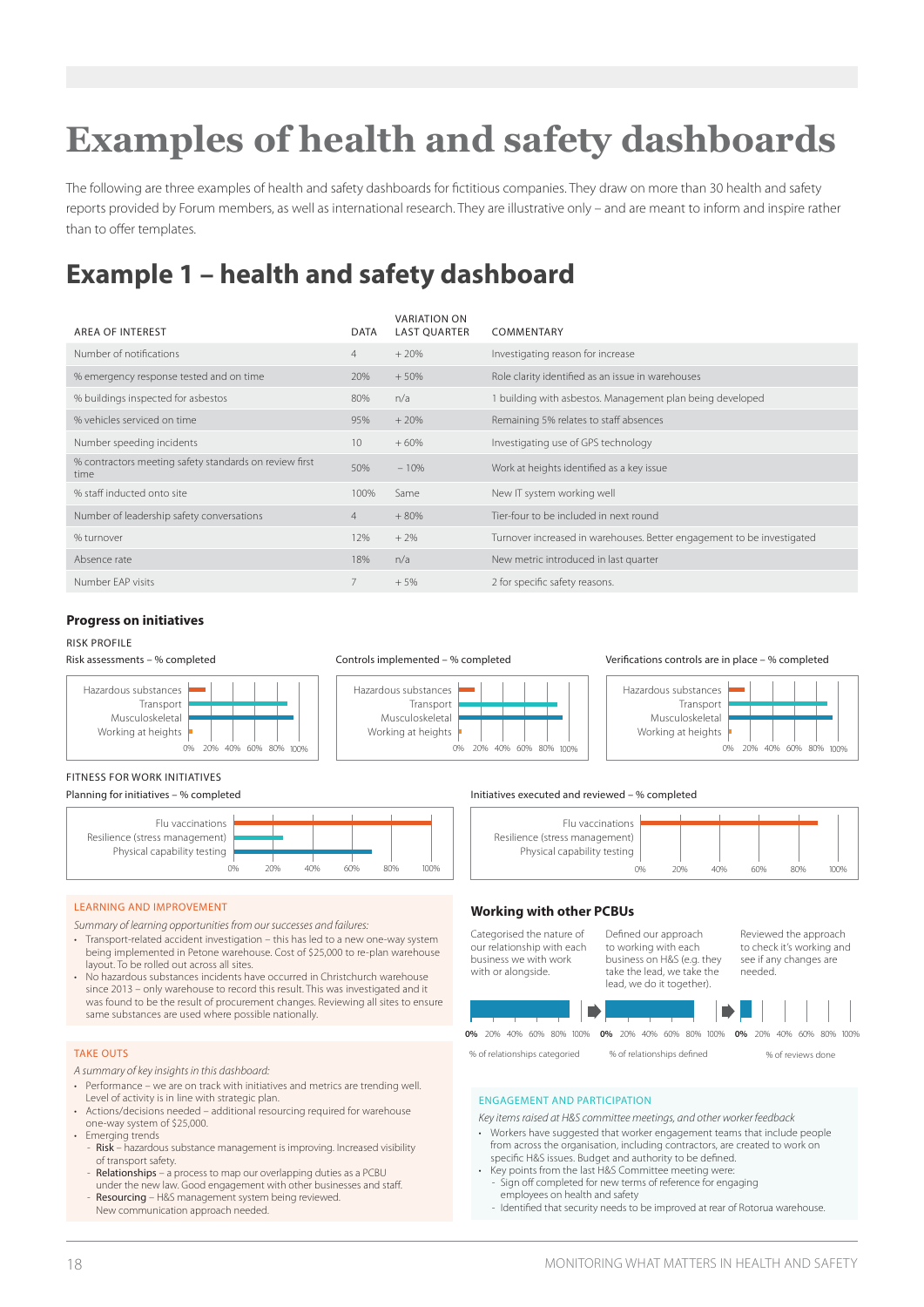# **Example 2 – health and safety dashboard**





#### COMMENTARY ON RISK PROFILE

- There have been no changes to the H&S risk profile this month<br>• A review of office H&S risk registers was completed with the H&
- A review of office H&S risk registers was completed with the H&S committee.<br>• A risk profile review was completed on service delivery operations by the
- A risk profile review was completed on service delivery operations by the H&S team, the H&S committee and the service delivery leadership team.

#### **Exposure monitoring**



#### **Equipment/plant condition**

| <b>TYPF</b>                  | <b>COMMENT</b>                                                                             |
|------------------------------|--------------------------------------------------------------------------------------------|
| Vehicles                     | Fleet is aging. New 4-wheel<br>drives required.                                            |
| <b>Buildings</b>             | Asbestos survey required.                                                                  |
| Materials-handling equipment | Speed limiters to be fitted to<br>reach trucks. Seat belts required<br>on counter-balance. |

#### **Supply chain collaboration**

| <b>PROJECT</b>                  | <b>STATUS</b>                                                                      |
|---------------------------------|------------------------------------------------------------------------------------|
| New transport routes            | Time and motion study to be<br>completed on new routes<br>taking into account H&S. |
| Manufacturing goods             | Safety-in-design review needed<br>for proposed new products.                       |
| Significant<br>maintenance work | Approach to how we work with<br>them on H&S still being defined.                   |
|                                 |                                                                                    |

| <b>METRIC</b>                                           | MTH/QTR   | <b>YTD</b> | <b>SAME PERIOD</b><br><b>LAST YEAR</b> |
|---------------------------------------------------------|-----------|------------|----------------------------------------|
| <b>TRIFR</b> rate                                       | 1.2       | 1.7        | 1.8                                    |
| <b>ITIFR</b>                                            | 0.52      | 0.57       | 0.76                                   |
| Near-miss reports                                       | 7         | 25         | 13                                     |
| Fitness to work assessment completed                    | 20        | 40         | 10                                     |
| Hazard management assessments completed                 | 10        | 15         | n/a                                    |
| # violence & aggression incidents                       | 6         | 12         | 12                                     |
| # positive drugs & alcohol tests                        | $\Omega$  | 1          | $\overline{\phantom{a}}$               |
| Absence rate                                            | 5%        | 5.5%       | Not known                              |
| Turnover rate                                           | 15%       | 12%        | 17%                                    |
| % health exposure tests with results<br>over thresholds | $\bigcap$ | $\Omega$   | 1                                      |

#### COMMENTARY ON METRICS

- Injury rates appear to be improving off the back of safety initiatives. • New protocols around hazard management supporting increase in assessments completed.
- Turnover rate continues to have implications for H&S.

#### **Learning opportunities**

| <b>OPPORTUNITY</b>                                                                                                     | <b>LEARNING</b>                                             | <b>ACTION</b>                                                                                                     |
|------------------------------------------------------------------------------------------------------------------------|-------------------------------------------------------------|-------------------------------------------------------------------------------------------------------------------|
| New materials-handling<br>equipment implemented with<br>no injury/near-misses, plus an<br>increase in stock deployment | Staff improved<br>warehouse flow<br>by working in<br>pairs. | CEO sending personal<br>email to each member<br>of the staff working group<br>that led the project.               |
| Incident at<br>transport depot                                                                                         | Signage is<br>confusing.                                    | Feedback to H&S reps<br>reminding them they<br>are empowered to take<br>action when they identify<br>such issues. |

#### **Progress against h&s plan**

| <b>ACTION</b>                     | <b>STATUS</b>                                                 | <b>COMMENT</b>                                                                                      |
|-----------------------------------|---------------------------------------------------------------|-----------------------------------------------------------------------------------------------------|
| Revision of<br>processes<br>by Q3 | New processes going<br>through consultation<br>with H&S reps. | Additional H&S team resource<br>needed to cope with BAU workload.<br>Explore temporary contact.     |
| Flu<br>vaccinations<br>by May     | 80% customer-facing<br>staff vaccinated.                      | Issues with allocation of time to<br>attend vaccinations. Roster team to<br>be consulted next year. |

#### **Forums & partnerships**

| <b>FORUM</b>                                     | <b>ACTIVITY</b>                                                                                              | <b>SUMMARY</b>                                             |
|--------------------------------------------------|--------------------------------------------------------------------------------------------------------------|------------------------------------------------------------|
| H&S<br>committee                                 | Currently meeting quarterly.<br>H&S plan objectives to be<br>reviewed to give direction<br>to members.       | Internal forums working well.<br>Good staff engagement.    |
| Logistics<br>sector forum                        | Working to define industry<br>standards on PPF on site -<br>specifically type of hi-vis vests<br>to be worn. | Sector forums proving useful in<br>learning good practice. |
| <b>Business</b><br>Leaders<br>H&S Forum<br>event | Attended meeting where<br>businesses shared learnings<br>on working with contractors<br>under the new Act.   | Providing opportunity to learn<br>about leading practice.  |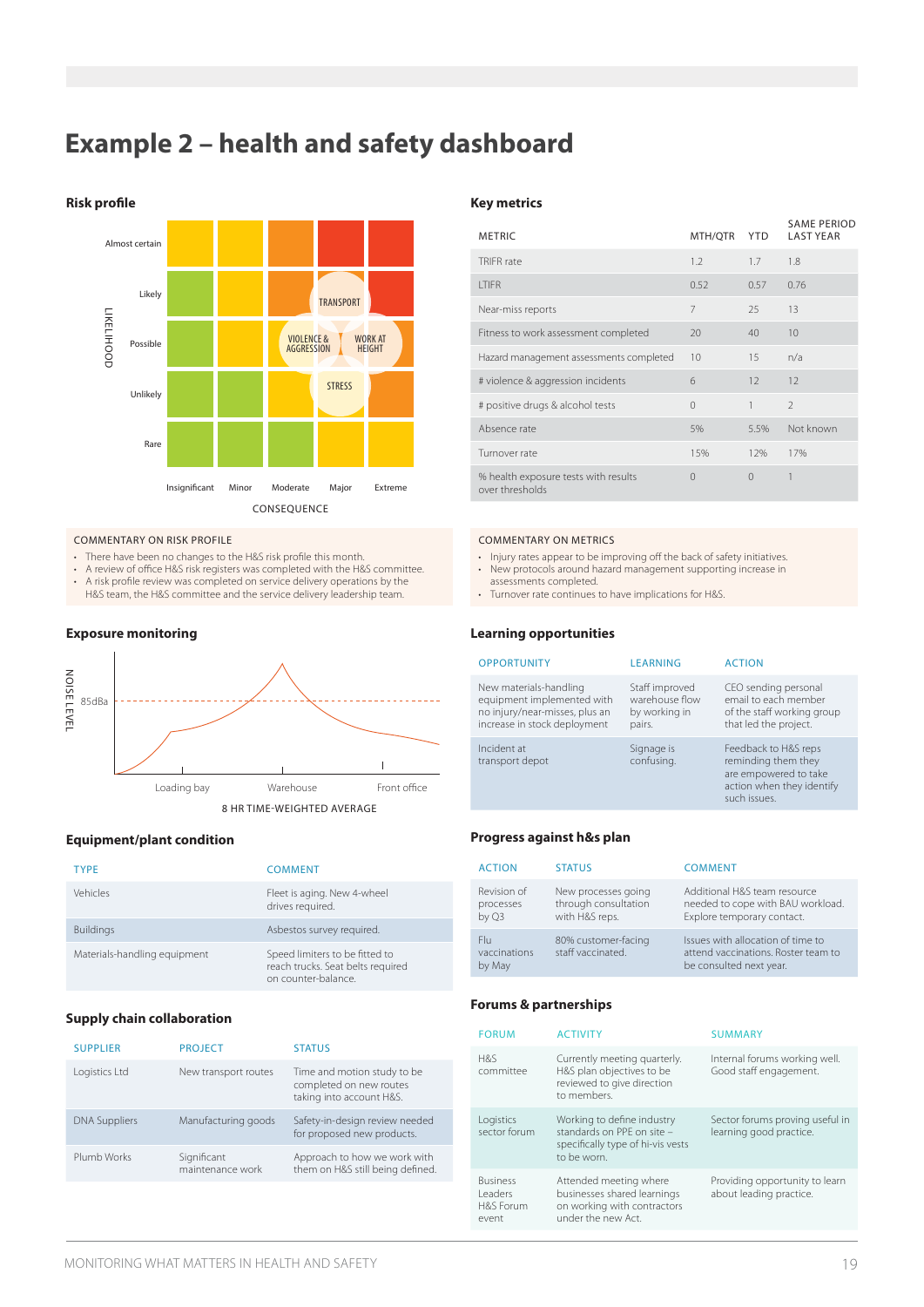# **Example 3 – health and safety dashboard**

#### **Summary of all critical risks**

| <b>RISK</b>             | <b>DESCRIPTION</b>                                                                                                                         | <b>MANAGEMENT OVERVIEW</b>                                                                                                                                                                                                                                                                                      | LEVEL OF<br><b>ASSURANCE</b> | INCIDENTS/ISSUES/<br><b>EVENTS</b>                                                        |
|-------------------------|--------------------------------------------------------------------------------------------------------------------------------------------|-----------------------------------------------------------------------------------------------------------------------------------------------------------------------------------------------------------------------------------------------------------------------------------------------------------------|------------------------------|-------------------------------------------------------------------------------------------|
| Hazardous substance use | Use of multiple chemicals and compressed<br>gasses for cleaning, maintenance, repair, along<br>with storage of chemicals and gas for sale. | Training completed for some workers. Contractor<br>safety not verified for all contractors. Storage<br>conditions under review, MSDS missing for most<br>substances. Spill kits and first aid not appropriate<br>to the substance. Decanting into unlabelled<br>containers. Exposure monitoring not undertaken. |                              | Review of substance<br>procurement underway<br>and refresher training for<br>staff by Q3. |
| Workplace transport     | See this month's drill down.                                                                                                               |                                                                                                                                                                                                                                                                                                                 |                              |                                                                                           |
| Violence and aggression | Customers can become aggressive if we don't<br>serve them restricted goods. There is a potential<br>for robbery.                           | Full review almost completed of security across<br>site. Additional lighting to carpark ordered. Staff<br>de-escalation training booked. Risks assessments<br>almost completed.                                                                                                                                 |                              | Robbery in New<br>Plymouth. No staff<br>harmed. Full security<br>review underway.         |

#### **Health**

| <b>ACTIVITY</b>                         | <b>EXPLANATION</b>                         | <b>ACTIONS REOUIRED</b>                             |
|-----------------------------------------|--------------------------------------------|-----------------------------------------------------|
| Health impact assessments<br>undertaken | Impact on health from<br>roster systems.   | Roster under review.<br>Complete Q2.                |
| Fitness to work process                 | Security personnel.                        | Fitness assessment to be<br>implemented two-yearly. |
| Health surveillance results             | Hearing testing for plant<br>room workers. | On track                                            |
| <b>Flu vaccinations</b>                 | All customer-facing staff.                 | Set dates for vaccination<br>programme by Q1.       |

#### **Learning and improvement**

#### SUMMARY FINDINGS

A truck was involved in an accident in the loading bay in which a customer drove a car through the security gate and was struck by the truck as it was reversing. The collision badly damaged the front of the car and caused it to get stuck under the truck. The driver suffered minor injuries and had to be cut from the car.

Main contributing factors were:

- Carpark layout is confusing and road markings were worn almost to the point of being invisible.
- Personal factors may have contributed (issues known to manager resulting in light duties and counselling the day prior to the incident).
- Recommendations: • Consider redesign of traffic route and repaint
- road markings. • That drivers, after being stood down, are assessed appropriately, either by driver trainers or other appropriate person to ascertain suitability to return to work.

#### **Leadership and engagement**

| <b>ACTION</b>                             | <b>FINDING/OUTCOMES/</b><br><b>ISSUES RAISED</b>                                | <b>FUTURE PLAN/</b><br><b>RECOMMENDATIONS</b> |
|-------------------------------------------|---------------------------------------------------------------------------------|-----------------------------------------------|
| Safety conversations<br>by executive team | Issue raised by workers<br>- not enough staff to do<br>the job on some rosters. | Review roster system.<br>Complete Q2          |
|                                           |                                                                                 |                                               |

#### **Contractor safety management**

| <b>CONTRACTOR SAFETY</b> | <b>NUMBER OF</b>   | <b>CONTRACTOR</b>                                                                   |
|--------------------------|--------------------|-------------------------------------------------------------------------------------|
| <b>VERIFICATIONS</b>     | <b>CONTRACTORS</b> | <b>MONITORING</b>                                                                   |
| <b>COMPLETED</b>         | <b>ON-SITE</b>     | <b>FINDINGS</b>                                                                     |
|                          | 30                 | Contractors working at heights<br>with no harnesses.<br>Contract review undertaken. |

#### **Interaction with other businesses**

| <b>ISSUES RAISED</b>                  | <b>ACTIONS (US AND OTHERS)</b>                                                                                                                         |
|---------------------------------------|--------------------------------------------------------------------------------------------------------------------------------------------------------|
| PPE inconsistency for drivers to site | Standardised rules developed and<br>communicated to all parties by Q2.                                                                                 |
| ABC Coolstores moving in next door    | Ammonia is the refrigerant gas and<br>joint emergency committee to be<br>established with ABC to ensure all aware<br>of management and response by Q2. |
| Role confusion during unloading       | A meeting to clarify roles and<br>responsibilities in unloading is<br>planned with Logistics & Co in June.                                             |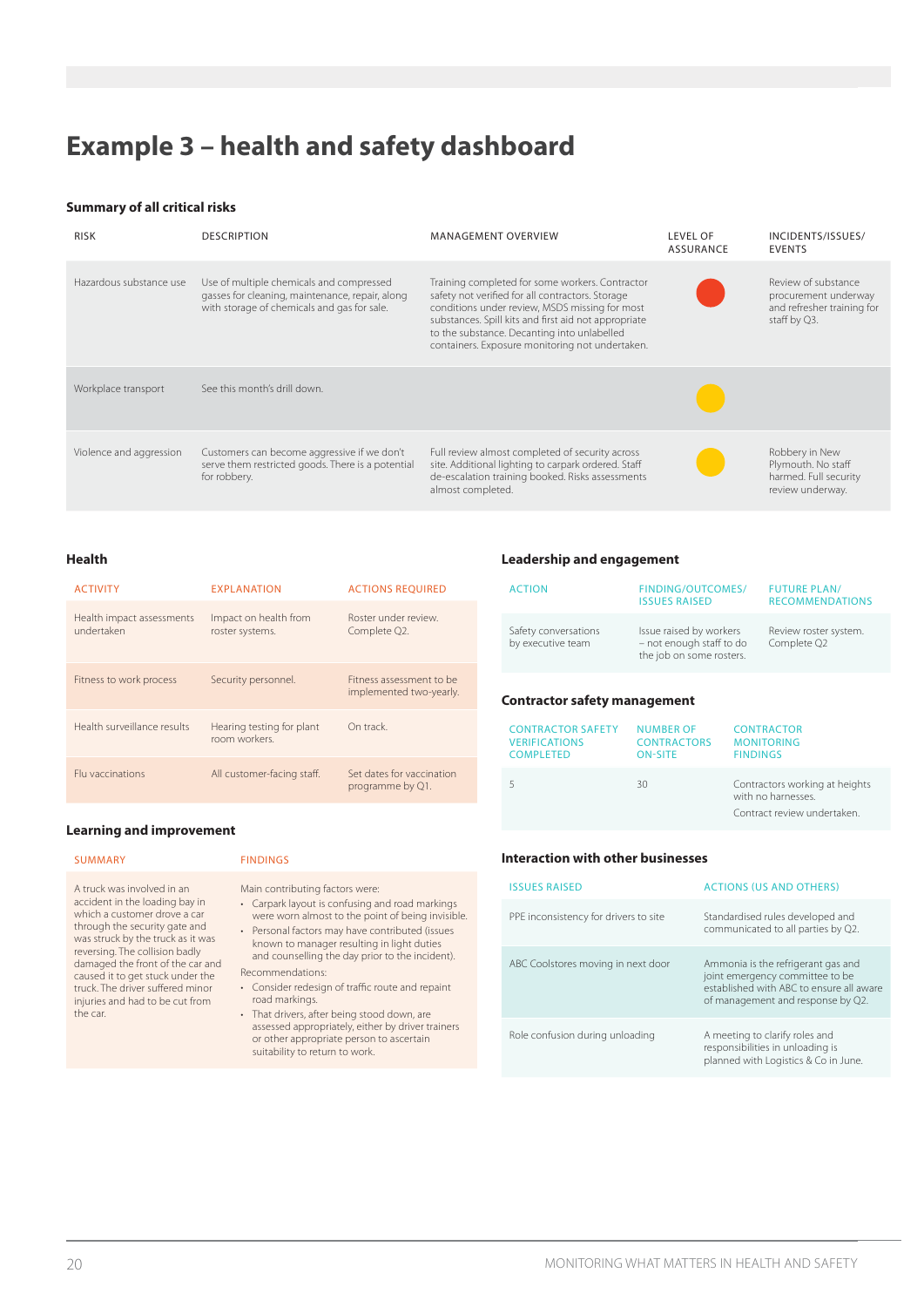#### **Monthly critical risk drill down: transport**

| <b>RISK</b>            | <b>DESCRIPTION</b>                                                                                                                                                                                                                                                                                                                                                                                                                | PERSON<br><b>EXPOSED</b>                                                 | MANAGEMENT                                                                                                                                                                                                                                                                                                                                                                                                                                                                          | GAPS/IMPROVEMENT/<br><b>PROGRESS</b>                                                                                                                                                                                                                                                      | <b>LEVEL OF</b><br>ASSURANCE | INCIDENT/ISSUES/<br><b>EVENTS</b>                                                                                            |
|------------------------|-----------------------------------------------------------------------------------------------------------------------------------------------------------------------------------------------------------------------------------------------------------------------------------------------------------------------------------------------------------------------------------------------------------------------------------|--------------------------------------------------------------------------|-------------------------------------------------------------------------------------------------------------------------------------------------------------------------------------------------------------------------------------------------------------------------------------------------------------------------------------------------------------------------------------------------------------------------------------------------------------------------------------|-------------------------------------------------------------------------------------------------------------------------------------------------------------------------------------------------------------------------------------------------------------------------------------------|------------------------------|------------------------------------------------------------------------------------------------------------------------------|
| Workplace<br>transport | There is a risk of vehicle/vehicle<br>collision and person/vehicle<br>collision on our site in the<br>following locations:<br>• Carpark<br>• Delivery bay<br>• Warehouse.<br>We have forklifts operating in<br>the warehouse next to<br>people unloading and packing<br>goods manually.<br>We have delivery trucks and<br>forklifts operating in the<br>loading<br>bay, with people helping the<br>trucks to reverse and to park. | Workers<br>(ours and<br>contractors).<br>Visitors to site.<br>Customers. | Operation of forklifts requires<br>licence. Forklifts are designed<br>to cut out if there is an impact<br>pending supervisor attention.<br>Forklifts are speed limited.<br>Deliveries are scheduled for<br>early morning during quiet<br>customer hours.<br>All delivery operators are<br>required to wear high-vis<br>vests to our set standards on<br>our site.<br>There is a 3 metre rule around<br>forklifts in operation.<br>If any person comes<br>within 3 metres they stop. | 60% of contractors exposed<br>to this risk have had their<br>capability verified. 80% of our<br>workers exposed to this risk<br>have attended training.<br>Considering redesign of<br>traffic routes throughout<br>the warehouse to make the<br>traffic flow one-way. Decision<br>by May. |                              | 1 issue (see<br>details below)<br>Monitoring and<br>observations indicated<br>potential for injury on<br>multiple occasions. |

#### **Assets, plant and equipment**

| <b>ISSUE</b>                           | <b>DETAILS</b>                                                            | <b>ACTION</b>                                                        |
|----------------------------------------|---------------------------------------------------------------------------|----------------------------------------------------------------------|
| Service of vehicles<br>behind schedule | Vehicles are old and need<br>replacing. Only have<br>4-star Ancap rating. | Programme to replace<br>with 5-Star Ancap rated<br>vehicles by 2018. |
| Safety in design review                | Multiple opportunities<br>for improvement<br>highlighted.                 | Recommendations<br>with leadership team.                             |

#### **Injury rates**

#### TOTAL RECORDABLE INJURIES

The following shows TRI actuals and per 200,000 hours reported by workers (including contractors).



#### LOST TIME INJURIES

Internal audit of processes

The following shows LTI actuals and per 200,000 hours reported by workers (including contractors).

AUDIT SUMMARY STRENGTHS AREAS FOR

Staff understand the processes in place.

IMPROVEMENT

There are not processes in place for all pieces of equipment or activities.

**Process development and deployment**

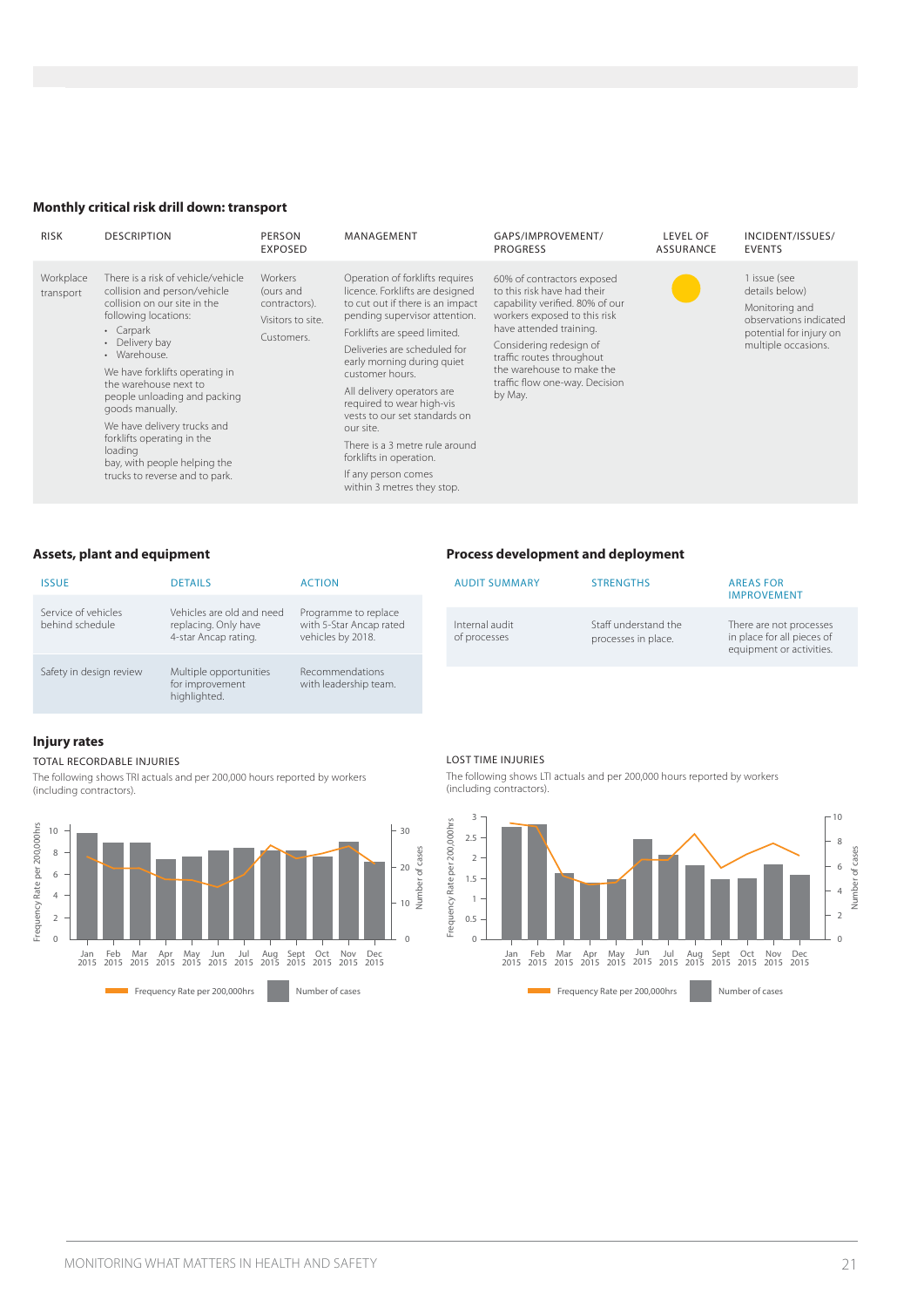# **Example 4 – Health and safety scorecard from Delta**

The example below is based on the actual scorecard used by one Forum member, Delta. Thanks to Delta for sharing the format of its scorecard.

|              | <b>SAFETY PERFORMANCE SCORECARD</b>        |                                                                               |                                   |                                                                   |                                                                           |                      |                                          |                                                                          |                   |                                             |                                |                                                              |
|--------------|--------------------------------------------|-------------------------------------------------------------------------------|-----------------------------------|-------------------------------------------------------------------|---------------------------------------------------------------------------|----------------------|------------------------------------------|--------------------------------------------------------------------------|-------------------|---------------------------------------------|--------------------------------|--------------------------------------------------------------|
|              |                                            | <b>MONTH</b><br><b>FYTD</b><br>31<br>71<br><b>CLOSE CALLS</b>                 |                                   | <b>MONTH</b><br>22                                                | <b>FYTD</b><br>59<br><b>NON INJURY</b><br><b>INCIDENTS</b>                |                      |                                          | <b>MONTH</b><br>6<br><b>INJURY</b><br><b>INCIDENTS</b>                   | <b>FYTD</b><br>16 |                                             | <b>MONTH</b><br>$\overline{2}$ | <b>FYTD</b><br>4<br><b>ENVIRONMENTAL</b><br><b>INCIDENTS</b> |
|              |                                            | <b>MONTH</b><br><b>FYTD</b><br>12<br>4<br><b>FIRST AID</b><br><b>INJURIES</b> |                                   | <b>MONTH</b><br>0                                                 | <b>FYTD</b><br>1<br><b>MEDICAL</b><br><b>TREATMENT</b><br><b>INJURIES</b> |                      |                                          | <b>MONTH</b><br>0<br><b>RESTRICTED</b><br><b>WORK</b><br><b>INJURIES</b> | <b>FYTD</b><br>0  |                                             | <b>MONTH</b><br>0              | <b>FYTD</b><br>0<br><b>LOST TIME</b><br><b>INJURIES</b>      |
|              | <b>SUBMISSIONS</b>                         | <b>EXTREME</b>                                                                | <b>HIGH</b>                       | <b>SEVERITY</b>                                                   | LOW                                                                       |                      |                                          |                                                                          | <b>MONTH</b>      | <b>FYTD</b>                                 |                                | <b>FYTD</b><br><b>TARGETS</b>                                |
|              | <b>CLOSE CALLS</b>                         |                                                                               |                                   | <b>MEDIUM</b><br>$\mathbf{1}$                                     | 30                                                                        |                      | <b>TRIFR</b>                             |                                                                          | 0.00              | 0.88                                        | 3.50                           | $-75%$                                                       |
|              | NON-INJURY                                 |                                                                               |                                   | $\overline{7}$                                                    | 15                                                                        |                      | (per 200,000<br>hours)                   |                                                                          |                   |                                             |                                |                                                              |
|              | <b>INJURY</b>                              |                                                                               |                                   | $\mathbf{1}$                                                      | 5                                                                         |                      | <b>LTIFR</b>                             |                                                                          |                   |                                             | 1.0                            |                                                              |
|              | <b>ENVIRONMENTAL</b>                       |                                                                               |                                   |                                                                   | $\overline{2}$                                                            |                      | (per 200,000<br>hours)                   |                                                                          | 0.00              | 0.00                                        |                                |                                                              |
|              |                                            |                                                                               | <b>TOP 5 NATURE OF INJURIES</b>   |                                                                   |                                                                           |                      |                                          |                                                                          |                   | <b>TOP 5 ROOT CAUSE FACTORS</b>             |                                |                                                              |
|              |                                            |                                                                               |                                   |                                                                   |                                                                           |                      |                                          |                                                                          |                   |                                             |                                |                                                              |
|              |                                            |                                                                               | (PERCENT OF TOTAL INJURIES)       |                                                                   |                                                                           |                      |                                          |                                                                          |                   | (PERCENT OF TOTAL INJURIES)                 |                                |                                                              |
|              | <b>MONTH</b>                               | $\%$                                                                          |                                   | <b>FYTD</b>                                                       | $\%$                                                                      |                      | <b>MONTH</b>                             |                                                                          | $\%$              | <b>FYTD</b>                                 |                                | $\%$                                                         |
| RISK FOCUSED | Strain/Sprain<br>Scratch/Abrasion          | 28.6<br>14.3                                                                  |                                   | Strain/Sprain<br>Scratch/Abrasion                                 | 25.0<br>15.0                                                              |                      | Manual Handling<br>Animal, Human or      |                                                                          | 57.1<br>14.3      | Manual Handling<br>Powered Tools & Eqp      |                                | 55.6<br>11.1                                                 |
|              | Laceration/Cut                             | 14.3                                                                          |                                   | Laceration/Cut                                                    | 15.0                                                                      |                      | Biological<br>Non-Powered Tools &<br>Eqp |                                                                          | 14.3              | Animal, Human or<br>Biological              |                                | 5.6                                                          |
|              | Open Wound                                 | 14.3                                                                          |                                   | Open Wound                                                        | 15.0                                                                      |                      | Machinery or Fixed<br>Plant              |                                                                          | 14.3              | Materials/Substances                        |                                | 5.6                                                          |
|              | Crush Injury                               | 14.3                                                                          |                                   | Crush Injury                                                      | 10.0                                                                      |                      |                                          |                                                                          |                   | Motor Vehicle                               |                                | 5.6                                                          |
|              |                                            |                                                                               |                                   |                                                                   |                                                                           |                      |                                          |                                                                          |                   |                                             |                                |                                                              |
|              |                                            | OPs.<br><b>DUNEDIN</b>                                                        | OP <sub>s</sub><br><b>CENTRAL</b> | <b>CRITICAL RISK CONTROLS</b><br>OP <sub>S</sub><br><b>TASMAN</b> | <b>GSP</b>                                                                |                      | <b>TREE</b><br><b>SERVICES</b>           | <b>DELTA</b><br><b>WIDE</b>                                              |                   | <b>CRITICAL RISK MONITORING</b>             | <b>MONTH</b>                   | <b>FYTD</b>                                                  |
|              | # AUDITS<br><b>PASSED</b><br>(MONTH   FYTD | 1 1<br>5                                                                      | 1 1<br>5                          | 5                                                                 | 1 1<br>5                                                                  |                      | J<br>5                                   | 3 3<br>25                                                                |                   | # TICKETED<br>SPEEDING<br><b>VIOLATIONS</b> | 6                              | 6                                                            |
|              | <b>TARGET)</b><br>% FLEET                  |                                                                               | <b>OPERATIONS</b>                 |                                                                   |                                                                           | <b>ENVIRONMENTAL</b> |                                          | <b>TOTAL</b>                                                             |                   | # FAILED D&A<br><b>TESTS</b>                | $\mathbf{1}$                   | 1                                                            |

#### *HEALTH AND SAFETY MANAGER COMMENTARY*

Close call reporting has remained high with 31 recorded this month. While this is pleasing to see, we can still look to improve. Close call reports are invaluable to us as they can lead to solutions on issues before harm actually occurs by letting us know where something has occurred that might not have resulted in an incident, harm or damage but the potential for this to occur was present.

Progress continues with our health monitoring. Delta is committed to providing a safe and healthy work environment for our employees, contractors and the communities in which we operate. Health Monitoring has two purposes: 1) to assess *environmental exposures* that may pose a significant hazard to an employee's health, and 2) to detect change in an employee's personal health due to a known hazard. We are currently seeking input from field staff on what hazards are believed to pose a health threat in their role to inform decisions on how and what monitoring is carried .

Further improvements have been made on keeping our plant current and functional, with a drop in plant outside of service stats down to now 0.4% across the business.

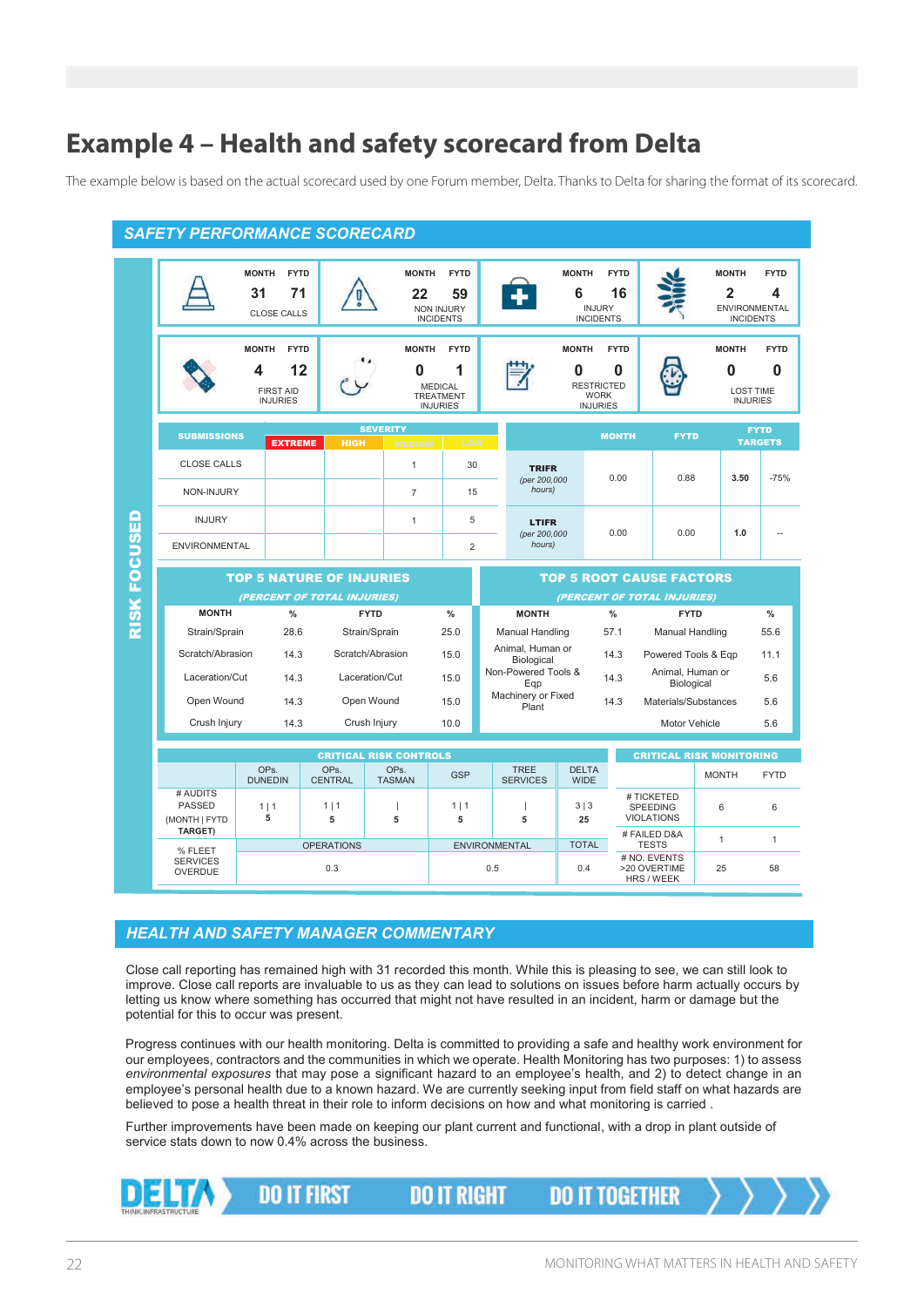|           | <b>ENGAGEMENT</b>                                   |                                                 |                     |               |                                      |                   |                                                          |                                                   |                                                                |                                    |              |                                                                                                                         |                         |                      |  |
|-----------|-----------------------------------------------------|-------------------------------------------------|---------------------|---------------|--------------------------------------|-------------------|----------------------------------------------------------|---------------------------------------------------|----------------------------------------------------------------|------------------------------------|--------------|-------------------------------------------------------------------------------------------------------------------------|-------------------------|----------------------|--|
|           | <b>Charity Challenge Donations</b><br>FYTD: \$0     |                                                 | RETAIL.<br>SERVICES |               | LOGISTICS                            |                   | DIST.<br>DUNEDIN                                         | DIST.<br>CENTRAL                                  |                                                                | DIST.<br>TASMAN                    | GSP          | TREE<br>SERVICES                                                                                                        |                         | <b>CCC PARK</b>      |  |
|           | % OF TEAM MEMBERS<br>REPORTING CLOSE CALLS          |                                                 | 17.8                |               | 3.1                                  |                   | 0.9<br>1.4                                               |                                                   |                                                                | 0.0                                | 14.9         | 2.7                                                                                                                     |                         | 6.9                  |  |
|           |                                                     |                                                 |                     |               | <b>CONFIDENCE</b>                    |                   |                                                          |                                                   |                                                                |                                    |              |                                                                                                                         |                         |                      |  |
| ENGAGED   |                                                     | <b>WORK MANAGEMENT</b><br><b>OPERATIONS</b>     |                     | <b>ENVIRO</b> | <b>WIDE</b>                          | <b>DELTA</b>      |                                                          |                                                   |                                                                | <b>OPERATIONS</b>                  |              | <b>ENVIRO</b>                                                                                                           |                         | <b>DELTA</b><br>WIDE |  |
|           | # INTERNAL<br><b>OBSERVATIONS</b><br>(MONTH   FYTD) |                                                 |                     |               |                                      |                   | # DAYS TO CLOSE<br><b>INVESTIGATION</b>                  |                                                   |                                                                | 14                                 |              | $\mathbf 0$                                                                                                             |                         | 14                   |  |
|           | <b>CONTRACTORS:</b>                                 | IP                                              | IP                  |               | IP                                   |                   | # ICAM OVERDUE<br><b>ACTIONS</b>                         |                                                   |                                                                | $\mathbf 0$                        |              | $\mathbf 0$                                                                                                             |                         | 0                    |  |
|           | <b>DELTA STAFF:</b>                                 | 8 8                                             |                     | 14   14       | 22   22                              |                   | % OF CAs AUDITED                                         |                                                   |                                                                | 100                                |              | $\Omega$                                                                                                                |                         | 100                  |  |
|           | # HEALTH<br><b>CHECKS</b><br>OVERDUE                | $\mathbf 0$                                     | 0                   |               | 0                                    |                   | # NCL AUDITS<br>COMPLETE                                 |                                                   |                                                                | 0                                  |              | $\mathsf 0$                                                                                                             |                         | 0                    |  |
|           | % STAFF<br><b>TURNOVER</b><br>(MONTH   FYTD)        |                                                 |                     |               | $2.2$   15.9                         |                   | % WORK COMPLETE<br>WITH NO HARM                          |                                                   |                                                                | IP                                 |              | This will be available<br>for Tree Services as<br>of Sep 2018                                                           |                         | IP                   |  |
|           |                                                     |                                                 |                     |               |                                      |                   |                                                          |                                                   |                                                                |                                    |              |                                                                                                                         |                         |                      |  |
| ORKER     |                                                     |                                                 |                     |               |                                      |                   |                                                          | <b>COMPETENCE &amp; TRAINING</b>                  |                                                                |                                    |              |                                                                                                                         |                         |                      |  |
|           |                                                     | <b>DELTA</b><br><b>WIDE</b>                     |                     |               |                                      | <b>OPERATIONS</b> |                                                          |                                                   |                                                                | <b>ENVIRO</b>                      |              |                                                                                                                         |                         |                      |  |
|           | # STAFF INDUCTIONS<br>(MONTH   FYTD)                |                                                 | 10   21             |               | # SAFETY DAYS HELD<br>(MONTH   FYTD) |                   |                                                          |                                                   |                                                                | 1 1<br><b>Dunedin Distribution</b> |              | 1 2<br>GSP-Lower Sth Is                                                                                                 |                         |                      |  |
|           | # THINK LEADERS                                     |                                                 | 42                  |               | % ATTENDANCE AT SAFETY DAYS          |                   |                                                          |                                                   |                                                                | 100                                |              | 100                                                                                                                     |                         |                      |  |
|           | # SWAT REPS                                         |                                                 | 24                  |               | # APPRENTICE WORKERS                 |                   |                                                          |                                                   |                                                                | 24                                 |              |                                                                                                                         | $\overline{\mathbf{4}}$ |                      |  |
|           | # ICAM TRAINED<br><b>INTERNAL:</b>                  |                                                 |                     |               |                                      | YEAR ONE          | YEAR TWO                                                 |                                                   |                                                                | 6<br>$\overline{7}$                |              | $\overline{2}$<br>$\overline{2}$                                                                                        |                         |                      |  |
|           | EXTERNAL:                                           |                                                 | 38                  |               |                                      |                   | <b>YEAR THREE</b>                                        |                                                   |                                                                | 11                                 |              | $\Omega$                                                                                                                |                         |                      |  |
|           | <b>TRAINING OFFERED</b>                             |                                                 |                     |               |                                      |                   |                                                          |                                                   |                                                                |                                    |              |                                                                                                                         |                         |                      |  |
|           | <b>OPERATIONS</b>                                   |                                                 |                     |               |                                      |                   |                                                          | <b>ENVIRONMENTAL</b>                              |                                                                |                                    |              |                                                                                                                         |                         |                      |  |
|           |                                                     |                                                 |                     |               |                                      |                   |                                                          | TREE SERVICES:                                    |                                                                |                                    |              |                                                                                                                         |                         |                      |  |
|           |                                                     |                                                 |                     |               |                                      |                   |                                                          |                                                   |                                                                |                                    |              | Rigging/lowering/use of rigging equipment (all staff)<br>Licences on UAV (Unmanned aerial vehicles or Drones) (2 staff) |                         |                      |  |
|           |                                                     | <b>GREENSPACE:</b><br>Growspace (Nelson)        |                     |               |                                      |                   |                                                          |                                                   |                                                                |                                    |              |                                                                                                                         |                         |                      |  |
|           | First Aid (Rangiora)                                |                                                 |                     |               |                                      |                   |                                                          |                                                   |                                                                |                                    |              |                                                                                                                         |                         |                      |  |
|           | <b>INFORMATION PROVISION</b>                        |                                                 |                     |               |                                      |                   |                                                          | <b>SAFETY &amp; LEADERSHIP DECISION MAKING</b>    |                                                                |                                    |              |                                                                                                                         |                         |                      |  |
| EADERSHIP |                                                     | <b>MONTH</b>                                    | <b>FYTD</b>         | <b>TARGET</b> |                                      |                   |                                                          |                                                   |                                                                |                                    | <b>MONTH</b> |                                                                                                                         | <b>FYTD</b>             |                      |  |
|           | # EXEC SAFETY<br><b>OBSERVATIONS</b>                | 20<br>32                                        |                     |               | 100                                  |                   | # H&S AGENDA ITEMS IN<br><b>LEADERSHIP TEAM MEETINGS</b> |                                                   |                                                                |                                    |              | $\overline{4}$                                                                                                          |                         | 14                   |  |
|           | # BOARD SAFETY<br><b>OBSERVATIONS</b>               | $\mathbf{1}$                                    |                     | 4             | 10                                   |                   |                                                          | # ACTION POINTS CLOSED IN SWAT<br><b>MEETINGS</b> |                                                                |                                    |              | IP                                                                                                                      |                         | IP                   |  |
| ⊒         |                                                     | # SAFETY ALERTS  <br><b>IMPROVEMENTS</b><br>2 0 |                     |               |                                      |                   |                                                          |                                                   | # OF HIGH SEVERITY INCIDENTS<br>WITH LEADERSHIP DECISIONS AS A |                                    |              | $\overline{0}$                                                                                                          |                         | $\overline{0}$       |  |

 $2 | 0 | 5 | 0$ 

**DO IT FIRST** 

DE HA

**DO IT RIGHT** 

# OF HIGH SEVERITY INCIDENTS WITH LEADERSHIP DECISIONS AS A ROOT CAUSE



0 0

# SAFETY ALERTS | IMPROVEMENTS ISSUED